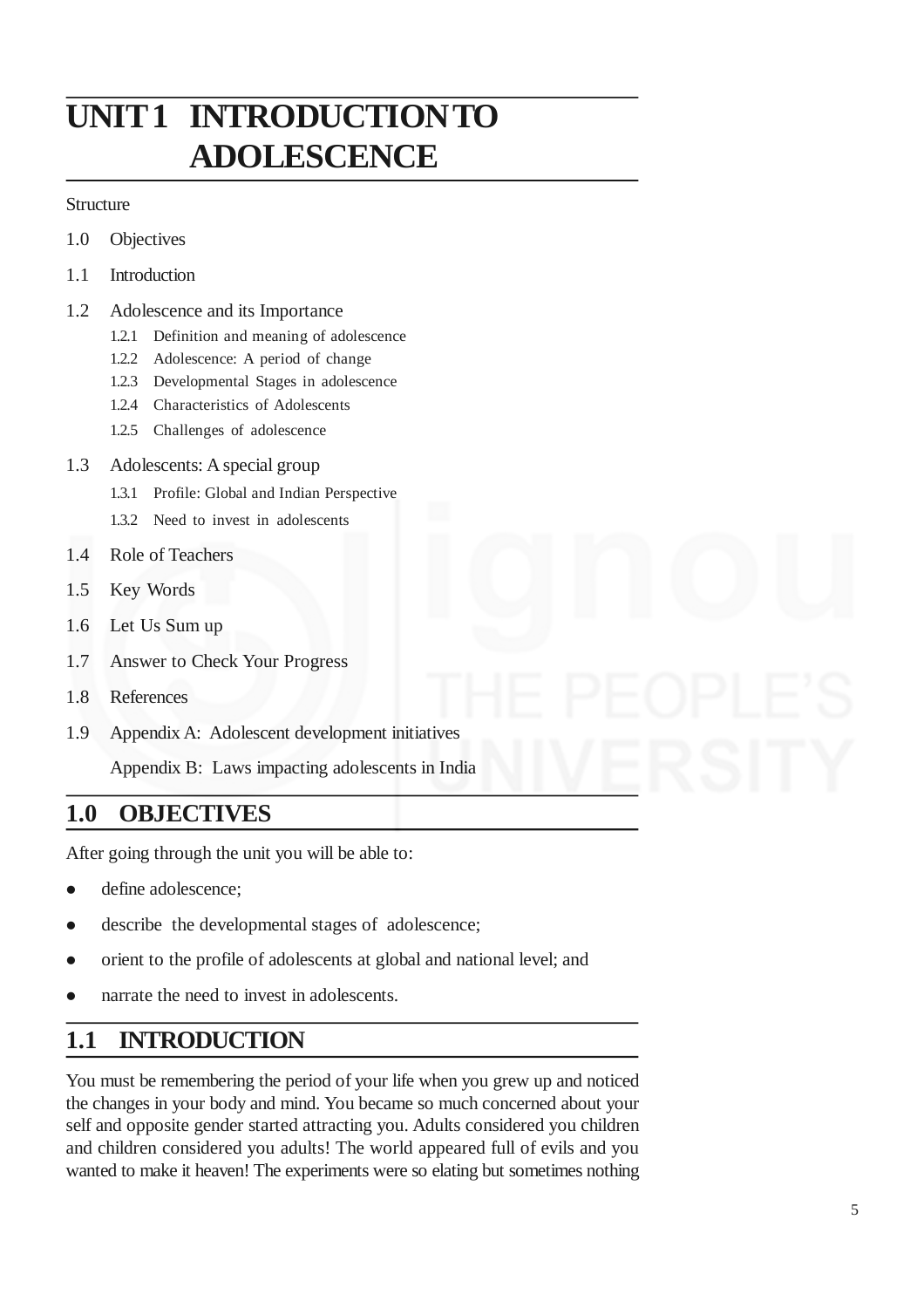seemed to work. Nobody would agree to your ideas except your friends! You desired independence but some guidance from parents and elders too!

Surprisingly, the situation has not changed much. Rather, it has become more complex due to inflow of information in the era of information technology. The globalization and free accessibility to information while offers new challenges and remarkable opportunities for their well being but at the same time, if not channelized properly, it may become detrimental. You will come to know about its positive and negative effects as you go through this course.

To begin with, you will learn about adolescence, its definition and the various changes during this period. The importance of adolescence has been dealt in describing adolescents as a special group and need to invest in them to promote healthy and productive individuals for the development of the nation. The unit progresses with a description of adolescent profile at global and national level. Throughout the unit you will undertake various learning activities and case studies to grasp the concept, learn the process and complete your assignments.

# **1.2 ADOLESCENCE AND ITS IMPORTANCE**

Adolescence is a phase of life of a person when he is no more a child and not yet adult. The life is full of tremendous energy. The curiosity and experimentation at one time paves the path to success and at other, may cause uncertainty. This is a critical time in life because the experiences, knowledge and skills acquired in adolescence have important implications in adulthood.

The period of adolescence has attracted philosophers, thinkers and sociologists since the early history of mankind. Aristotle  $(4<sup>th</sup> Century BC)$  commented that *adolescents think that they know everything and are quite sure of it!* The French philosopher Rousseau (16<sup>th</sup> Century) thought that *reasoning develops in adolescence*. Stanley Hall, the father of scientific research in adolescence, devised the concept that *adolescence is a turbulent time charged with conflict and mood swings*. Let us understand what we mean by adolescence.

### **1.2.1 Definition and Meaning of Adolescence**

The word adolescence is derived from Latin word *"adolescere"* meaning "to grow up" or "to mature."

It is a period of transition between childhood and adulthood that involves a number of changes in body and mind.

World Health Organization (WHO) defines **adolescence as a phase of life** between 10-19 years of age characterized by physical growth, emotional, psychosocial and behavioural changes, thus, bringing about transformation from childhood to adulthood. These changes usually occur a year or two earlier in girls than boys. Some of the changes are externally visible and some are internal. These changes are normal and natural and are due to release of various hormones in both boys and girls.

The term *puberty* is sometimes equated with adolescence. However, both the terms are not the same. Puberty is only a small part of the larger process of adolescence. It is the time when a boy and a girl become physically capable of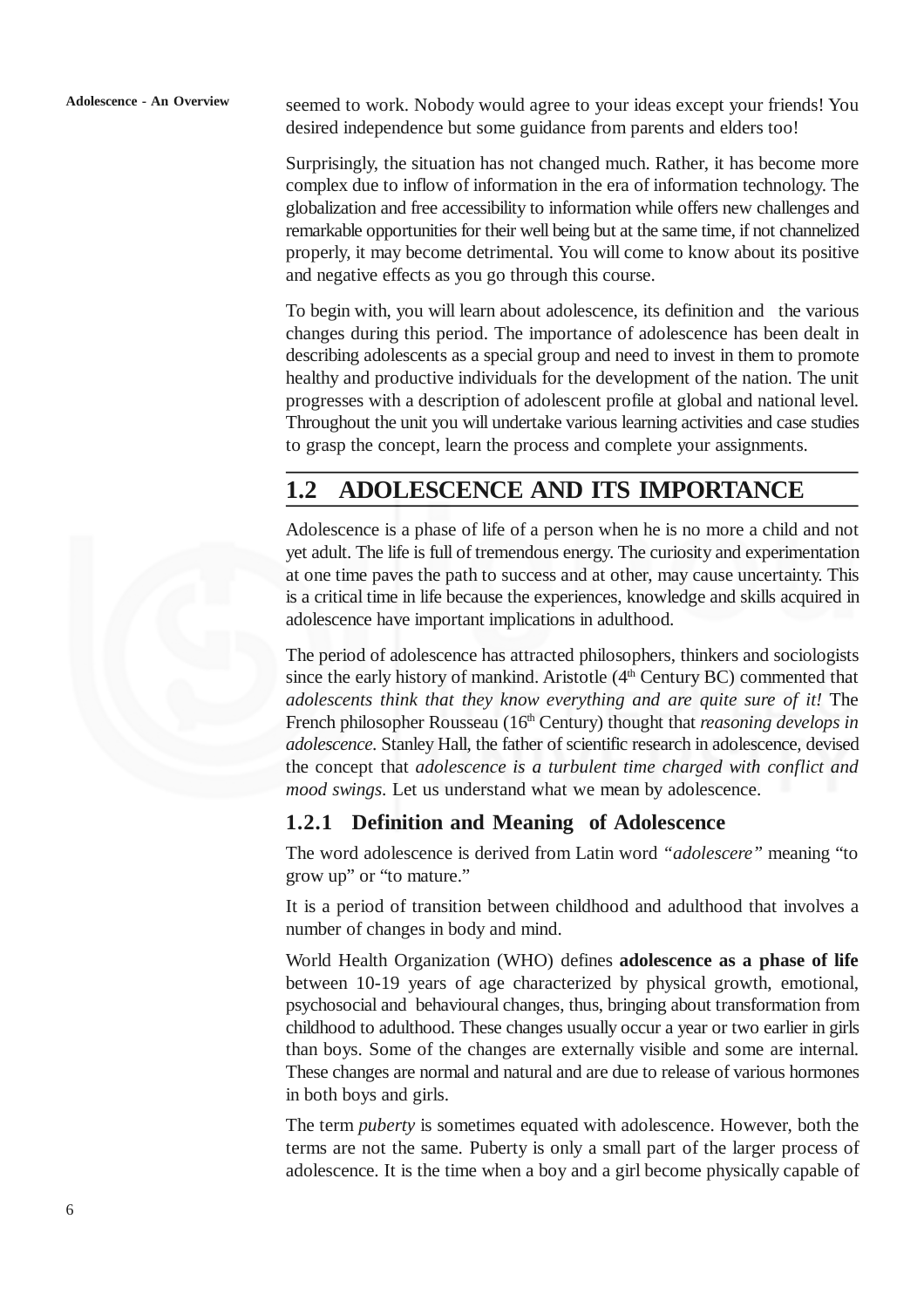### **Introduction to Adolesence**

having children. In girls, it starts with onset of menstruation and in boys with enlargement of testes followed by appearance of secondary sexual characters. While puberty refers to physical and sexual maturation of both boys and girls, the term adolescence also includes cognitive, social and behavioural characteristics of this period.

You must have come across various words related to different phases of life, like *childhood, youth, young people and teenage.* You must have wondered what these words mean. Let us learn about the difference amongst them.

*Child is* a term usually applied for the age group below 14 years (Census of India).

*Youth -* The United Nations' definition of youth is those between the ages of 15- 24 year age. The National Youth Policy of India defines youth as the 13-35 year age group.

*Young people* are those who belong to the age group between 10-24 years.

The word *teenage* is synonymous with adolescence.

Adolescence has recently gained recognition as a distinct phase of life with its own specialized needs.

It is recognized as a phase rather than a fixed time period in the life of an individual. Apart from changes in the body and mind, this period also involves changes in social perceptions and expectations. You will subsequently learn more about them as you read other units.

### **Activity 1**

"Puberty is only a small part of the process of adolescence." Discuss with your peers

### **1.2.2 Adolescence : A period of change**

You must have noticed some differences among adolescents who are of the same age. Do some adolescents look different from their friends? Have some boys grown moustaches or do some girls have breasts? As you know, all these are pubertal changes. These changes are accompanied by those in behaviour and social relations also. Let us learn more about these changes.

### I. **Physical Changes in Adolescent Boys**

Physical changes in adolescent boys include the following:

- Growth spurt occurs
- Shoulders broaden
- Muscles develop
- Skin becomes oily
- Voice deepens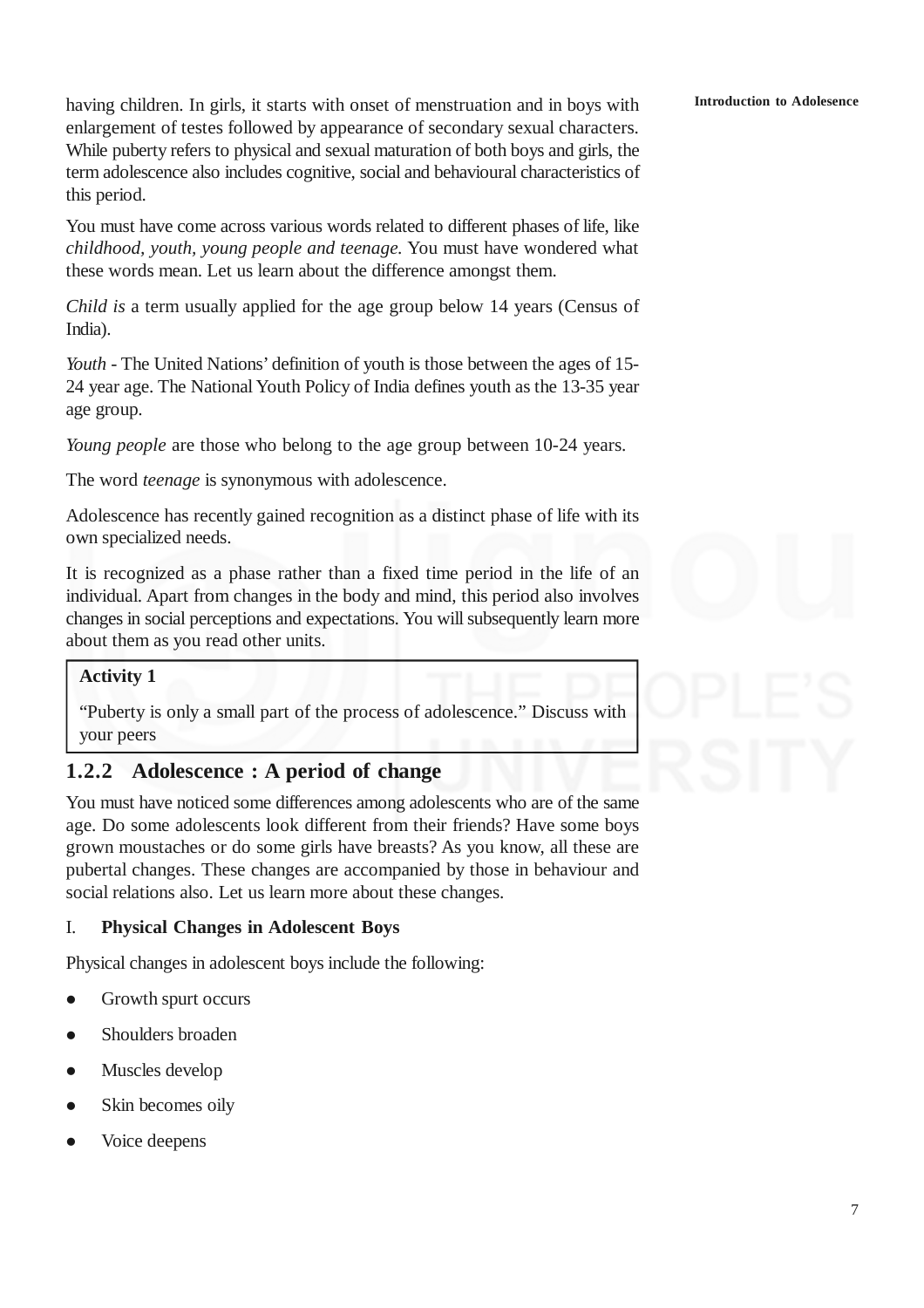### **Adolescence - An Overview**

- Growth of moustaches and beard
- Growth of underarm, chest and genital hair
- Penis and testes enlarge
- Sperm production begins in the testes and ejaculation occurs

### II. **Physical Changes in Adolescent Girls**

There are different changes in girls which are listed below:

- Growth spurt occurs
- Breasts develop
- Skin becomes oily
- Hips widen
- Waistline narrows
- Growth of underarm and genital hair
- External genitals enlarge
- Uterus and ovaries enlarge
- Ovulation occurs and menstruation begins.

The adolescent growth spurt normally begins about the age of 10 in girls and about 13 years in boys (although variations are possible). In both sexes it lasts for two to two and a half years. In this period, a teenager's weight doubles and height increases by 15-20%. During the spurt the boys add nearly 20 cms to their height and girls gain about 16 cms, in girls most of the height increases by the onset of menstruation. Later, the growth continues but slowly and the girls reach 98% of their final height by the average age of 15, whereas boys reach it by 18.

Genetic factors are most important in the growth - tall parents tend to have tall children and short ones tend to have short children. Nutrition and enabling environment are also important contributors. Adolescent girls and boys, who are better nourished and have adequate amount of calories and proteins, show a better overall growth (weight and height). Poverty, poorly balanced diet and starvation lead to poor growth. Chronic diseases like tuberculosis, if not properly treated, can adversely affect the growth.

Vigorous exercise does not result in height gain but moderate exercise is helpful in muscular development and physical fitness. Adequate protein intake (1-1.5 gm protein per kg body wt) can make significant increment in height, both in boys and girls. Medicines or indigenous drugs do not help in achieving faster or higher growth in height and consumption of some drugs can be harmful.

### III. **Sexual changes in the boys**

During adolescence the adolescents become sexually active. So it is very important to know the sexual changes. The sexual changes in boys are as follows:

- Penis, testes and scrotum enlarge
- Pubic, axillary and bodily hair appears
- The voice of the young boys breaks and attains a deeper tone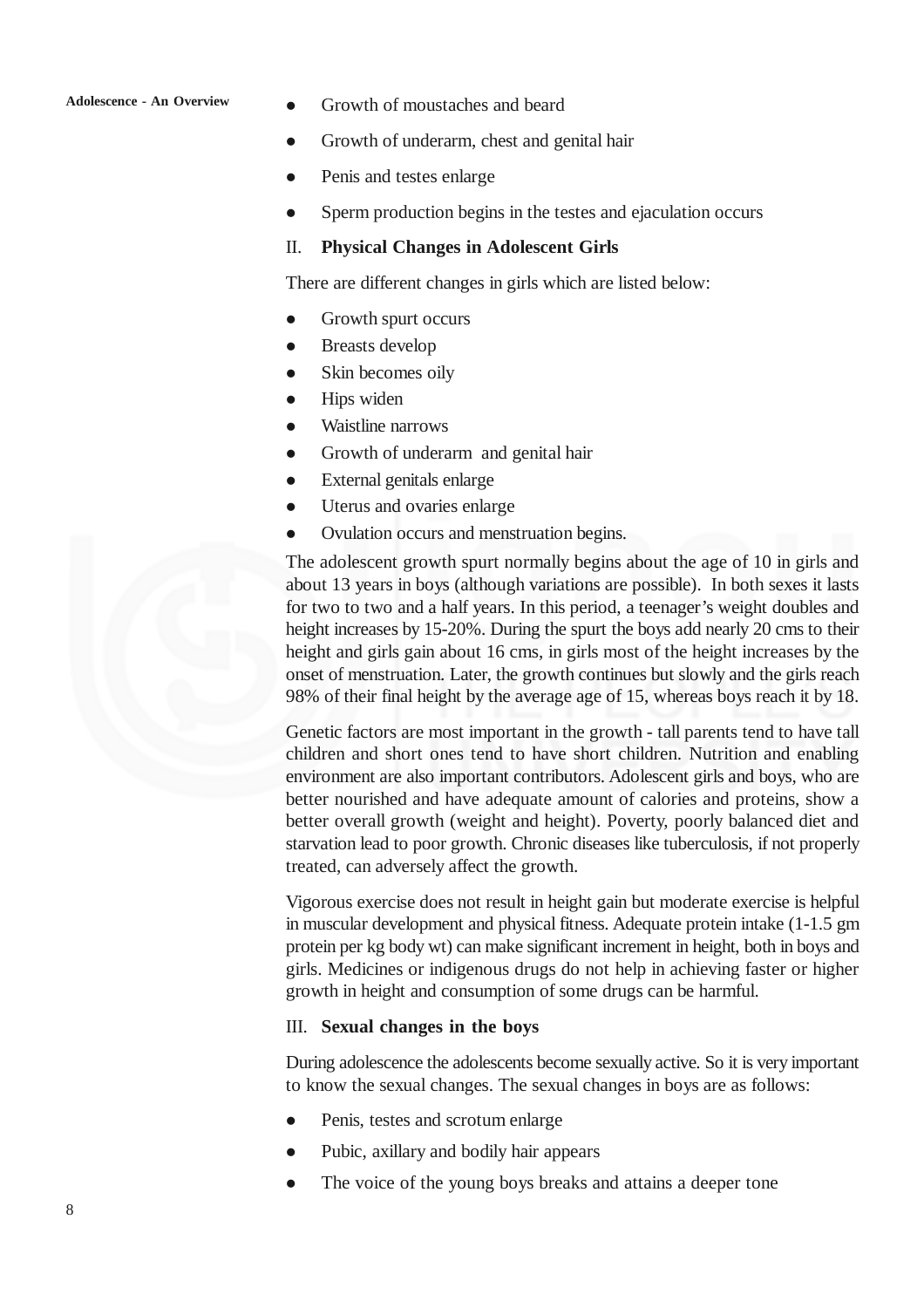- The body itself becomes more distinctly muscular
- Sexual urge begins
- Sperm production begins in the testes and ejaculation occurs.

At about this time, the young man begins to experience a distinct sexual urge or drive. The sexual forces awakened in him make him suddenly conscious of the strong sensual pleasure that can be associated with his genitals. This may give rise to pleasure, confusion and guilt feelings. There is an increased sexual excitability, which leads to touching of the genitals and their stimulation (masturbation). This is particularly true of the male because his sexual urges and drives are more distinctly genital. He also becomes more conscious of and attracted to the other gender and may fantasize about them or imagine being in love with one of them. Nocturnal emissions or wet dreams may begin and become a source of anxiety.

### IV. **Sexual changes in the girls**

The sexual changes in girls are as follows:

- Menarche, the appearance of the first menstruation is a dramatic event in the life of a female. The menstrual cycle, initially, may be irregular but becomes regular over a period of time.
- Budding of the breasts takes place, which becomes progressively bigger and fuller
- Auxiliary and pubic hairs start appearing
- The hips become wider and the body shape changes
- Sexual urge begins.

In the adolescent female, the sexual urges are more diffused, and more associated with emotion and daydreams of romantic situations. They, initially, may be shy in seeking friendship with the other gender but may soon look forward and want to be friends with boys rather than girls. Many young women also may have erotic dreams and may find pleasure in stimulating their own genitals.

### V. **Emotional and Social Changes during Adolescence**

These are the changes which are not observable as physical but definitely the behaviour of adolescents changes due to emotional and social changes happening in their body and mind. These changes are as follows:

- Emotional instability
- Preoccupied with body image
- Frequent mood changes
- Curiosity and experimentation
- Self-exploration and evaluation
- Concerns and worries about the body changes
- Conflicts with family/elders over control
- Development of abstract thinking but confusion at times

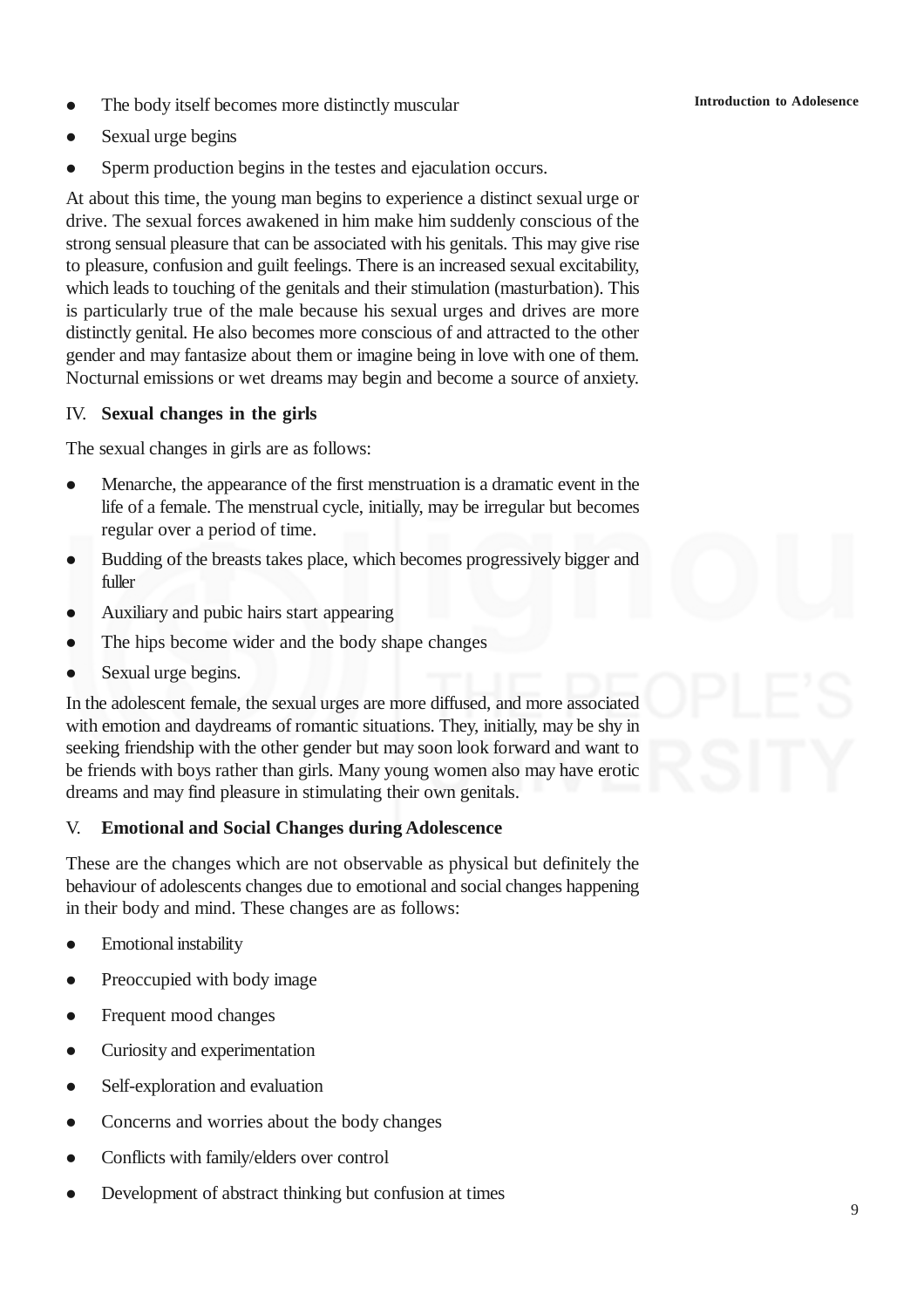- Attraction towards opposite sex
- Day dreaming and fantasizing
- Relationships tend to be oriented from parents to peers.

The changes in body, mind and relationships transform an adolescent mentally and emotionally. The shape of body especially that of the girls, changes. These newer events leave adolescents bewildered, confused, scared and sometimes guilty. They start experiencing romantic feelings, sexual arousal, anger or mood swings. They may feel attracted to the opposite sex, "fall in love", hate someone intensely and want to talk to persons of the other gender. Sometimes, intense curiosity gives rise to the desire to explore their own bodies and experiment with sex.

These changes occur at *different times* and *uneven pace* among adolescents. They do not proceed at an even pace but moves with fits and starts i.e., rapid spurts followed by relatively quiet times. There is also difference between growths in a pair of organs like breasts. It is almost a rule that one breast outgrows the other. A serious anxiety arises among the adolescents concerning marked differences in height, weight and other changes. In fact, many teenagers have a feeling that they are no longer in control of their body or mind. They fear that they are abnormal since they may look different in comparison to their friends who may be growing at a different pace.

Adolescents have difficult times coping with these changes. Lack of knowledge about the normal body changes and expecting the changes to happen in a rigid, fixed time schedule gives rise to anxiety and fears. They not only hesitate to ask questions about these changes but also do not know as whom to approach.

The parents and family respond according to their own values and traditions to the changes in adolescents. Restrictions in mobility like going out alone or staying out till late night is common, especially for girls.

They are expected to share responsibility. There are imposed rules on dress and interactions with opposite sex are restricted. This gives rise to communication gaps, aggression in behaviour and conflicts with the parents. An empathetic attitude to adolescents can avoid this and create an understanding and harmonious atmosphere.

### **Activity 2**

Identify and compare various changes in the adolescents in your families and neighbourhood.

### **1.2.3 Developmental Stages in Adolescence**

Adolescence may be divided into early, middle and late periods, which are respectively the 10-14, 15-17 and 18-19-year age groups. These periods roughly correspond with the phases in physical, social and psychological development in the transition from childhood to adulthood (Table 2.1).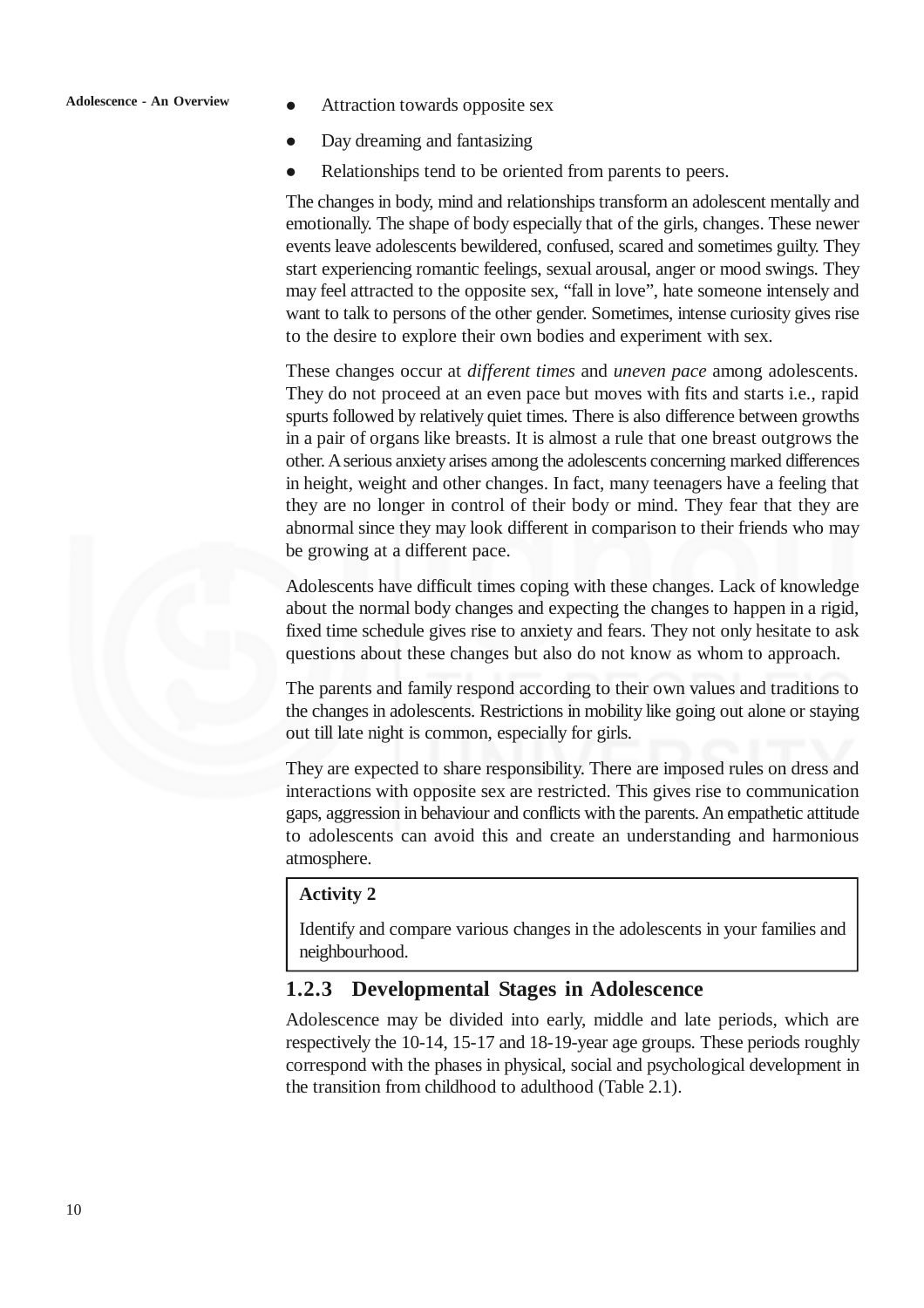# **Adolesence**

# **Table 2.1: Developmental Stages in Adolescence Introduction to**

| <b>Category of</b> | <b>Early adolescence</b> | <b>Middle adolescence</b>  | Late adolescence (18-       |
|--------------------|--------------------------|----------------------------|-----------------------------|
| <b>Change</b>      | $(10-14 \text{ years})$  | $(15-17$ Years)            | 19 years)                   |
| Growth             | Secondary sexual         | Secondary sexual           | Physically matures          |
|                    | characters appear        | characters advance         |                             |
|                    | Growth accelerates       | Growth slows down.         |                             |
|                    | and reaches peak         | Approximately 95% of       |                             |
|                    |                          | adult stature gained       |                             |
| Cognition          | Concrete thinking        | Thinking is more           | <b>Established abstract</b> |
|                    |                          | abstract                   | thinking                    |
|                    | Long term                |                            | Future oriented             |
|                    | implications of          | Capable of long range      |                             |
|                    | actions not              | thinking                   | Perceives long range        |
|                    | perceived                |                            | options                     |
|                    |                          | Reverts to concrete        |                             |
|                    |                          | thinking when under        | Acceptance of social        |
|                    |                          | stress                     | institutions and            |
|                    |                          | Interest in moral          | cultural traditions         |
|                    |                          | reasoning                  |                             |
| Psychosocial       | Preoccupied with:        | Re-establishes body        | Intellectual and            |
|                    |                          | image                      | functional identity         |
|                    | Rapid physical           |                            | established                 |
|                    | growth                   | Preoccupied with           |                             |
|                    | Body image               | fantasy and idealism       |                             |
|                    |                          |                            |                             |
|                    | Defining boundaries      |                            |                             |
|                    | of dependence /          | Conflicts over control     | Moves from child -          |
|                    | independence             |                            | parent relationship (I      |
|                    |                          | Peer group defines         | am not Ok-You are           |
|                    |                          | behavioural code           | OK) to adult-adult          |
|                    |                          | (clothings, personal       | relationship (You are       |
|                    | Occasional               | interests etc.)            | OK-I am OK)                 |
|                    | experimentation          |                            |                             |
|                    | with cigarettes,         | Examines inner             | Individual friendship       |
|                    | marijuana etc            | experiences (e.g. Diary    | becomes more                |
|                    |                          | writing)                   | important                   |
|                    | Seeks affiliation to     |                            | Self-reliant                |
|                    | counter instability      |                            |                             |
|                    |                          |                            | Greater concern for         |
|                    |                          |                            | others.                     |
| Sexuality          | Self-exploration and     | Clearly defined sexual     | Clear sexual identity       |
|                    | evaluation               | orientation                |                             |
|                    | (Masturbation,           |                            |                             |
|                    | worrying about           |                            |                             |
|                    | being normal)            | Preoccupied with           | Forms stable                |
|                    |                          |                            |                             |
|                    |                          | romantic fantasy           | relationships               |
|                    |                          |                            |                             |
|                    |                          |                            |                             |
|                    |                          | Feelings of love and       |                             |
|                    |                          | passion                    | Mutuality and               |
|                    |                          |                            | reciprocity                 |
|                    |                          |                            |                             |
|                    |                          | Testing ability to attract |                             |
|                    |                          | opposite sex               | Plans for future            |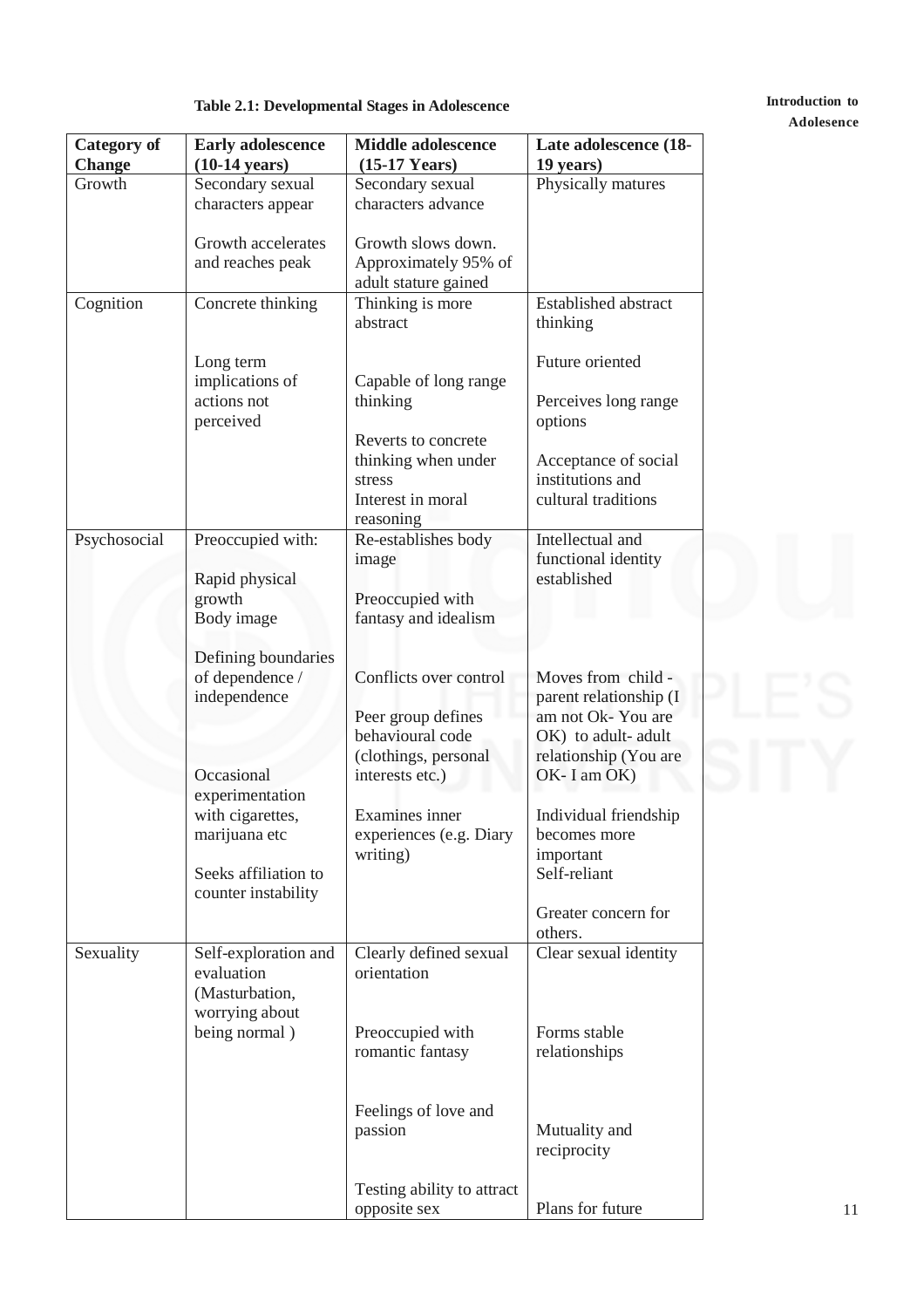While the classification of above stages is not universally accepted, and varies as above, it provides a basic framework to understand the Developmental Stages of Adolescence.

### **Activity 3**

Identify three stages of adolescence amongst the adolescents around you.

### **1.2.4 Characteristics of adolescence**

Adolescence is a difficult journey of self-exploration and interaction with the world. It is characterized by contradictions, fantasies, surprises and uncertainties while posing immense possibilities and threats. The self-description given below by one of the adolescents will help us understand various characteristics of this beautiful period.

*"What am I like a person?"I am sensitive, friendly, outgoing, popular and tolerant, though, I can be shy, self-conscious……I would like to be friendly and tolerant all the time….and I am disappointed when I am not. I am responsible, even studious now and then….. I don't usually do that well at school. I am a pretty and cheerful person, especially, with my friends… At home I am more likely to be anxious around my parents. They expect me to get all"A"s. This is not fair….. So I am usually pretty stressed out at home, or sarcastic, since my parents are always on my case. But I really don't understand how I can switch so fast! I mean, how I can be cheerful one minute and anxious the next, and then be sarcastic? Which one is the real me? Sometimes I feel that some guy will be interested in asking me out. I try to act different like Madonna. I will be flirtious and fun loving……..And then everybody else is looking at me like they think I'm totally weired! Then I get self-conscious and embarrassed and become radically introverted, and I don't know who really I am! But I don't really care what they think any way. I don't want to care…. I can be true self with my close friends. I can't be my real self with my parents. They don't understand me…..They still treat me like I am still a kid. At least at school people treat you more like you are an adult... That gets confusing, though, I mean. Which am I, a kid or an adult? It is scary too, because I don't have an idea what I want to be when I grow up……I know I don't want to be a waitress or a secretary. But HOW do you decide all of this? I think about it a lot but I can't resolve it. There are days when I wish I could just become immune to myself."*

As you see, this is an honest description depicting how an adolescent feels. From this description, you can learn about the various characteristics which generalize adolescence. Let us talk about them.

### *Growth spurt*

Adolescents mature at varying rates of speed and are highly disturbed by body changes. They are physically vulnerable because of poor health habits or risky experimentation with drugs and sex.

### *Physical appearance decides self-image*

*"1 doesn't like my breasts. They are too small and look funny. I am afraid, guys won't like me if they don't get bigger"* or *"My nose is too big, my lips*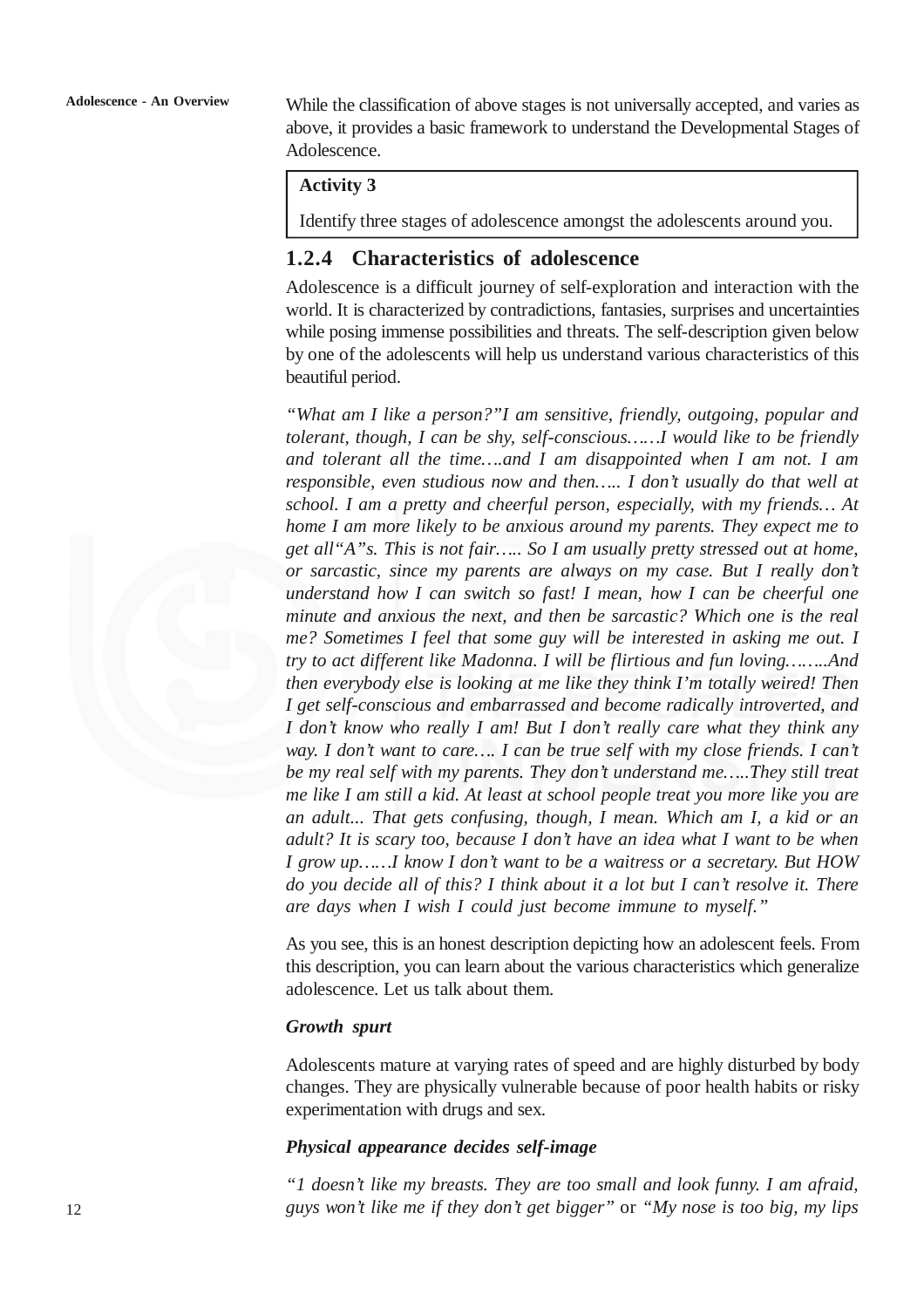*are too small……My body is a disaster"* are the usual comments we hear from the adolescents.

The rapid physical growth leave teenagers often feel awkward, self-conscious, uncoordinated, embarrassed and even confused. They frequently attempt to hide or constantly complain about whatever part of their body makes them most uncomfortable. Teasing and bullying further makes their life miserable.

### *Self discovery*

The adolescent is in the process of discovering self and it fluctuates across situations and times.In the quoted description by the girl above she remarks she could not understand how she can switch so fast! I mean, how I can be cheerful one minute and anxious the next, and then be sarcastic?The multiple roles played by adolescent in different relationship contexts are contradictory. The adolescent finds herself moody and understanding, ugly and attractive, introverted and fun loving.

### *Desire for independence and prove their identity*

Adolescents have a great desire for independence and want to be treated like adults. Anxiously searching for identity, adolescents attach great importance to status symbols, as reflected by their possessions and clothing. Rebellion seems to be inevitable, so they can be different from their parents and defy them.

### *Egocentrism*

This is the heightened self-consciousness of adolescents, which is reflected in their belief that others are as interested in them as they are themselves. They have attention seeking behaviour- the attempt to be noticed, visible and "onstage" and consider them unique. This, according to some writers, is responsible for drug use, suicides and failure to use contraceptives during sex (Dolcini & others, 1989).

### *Emotionally unstable*

Their emotions outpace their rational thinking, they are so intertwined that adolescents have difficulty distinguishing between feeling and thinking. They experience mood swings often with peaks of intensity and unpredictability and are self-conscious. Hormones put them on a vulnerable emotional roller coaster ride overflowing with exaggerated and uncontrollable feelings. This causes conflicts and stress.

### *Curiosity and experimentation*

Adolescents are curious, innovative, exploring and experimenting. Fascinated by "adult" behaviours; they are motivated to try out forbidden activities like rash driving, sex and experiments with drugs.

### *Peer influence outweighs parental affection*

Adolescents need frequent validation by others and they desperately seek peer affiliation and acceptance. They are fiercely loyal to peer group values and peers' opinions become most influential and guide the flow of their life.

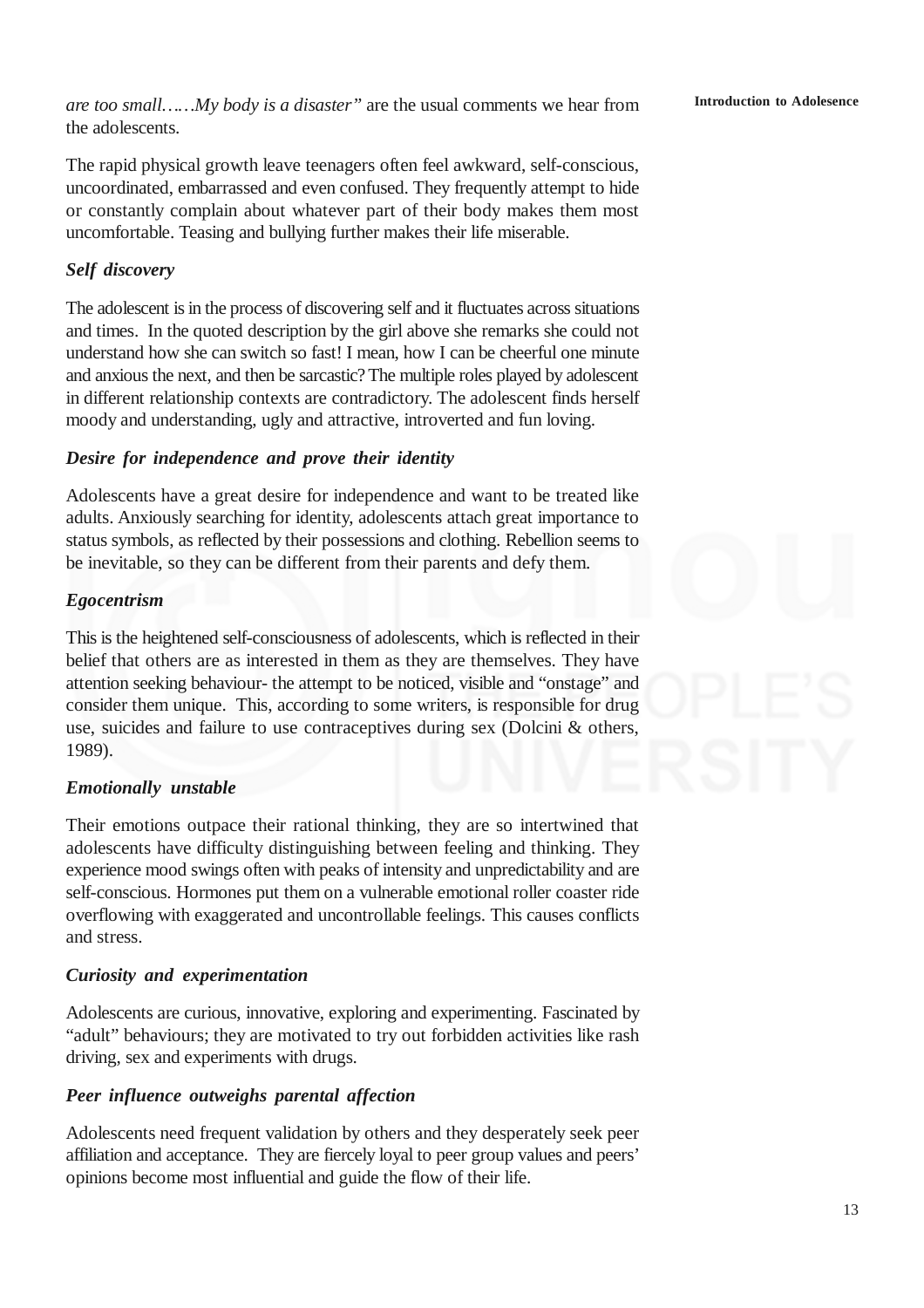### *Changing focus of relationships*

Parents no longer are the major focus of the teenagers' world. Adolescents shift from same-sex best-friend relationships to having close interactions and increasing interest in both sexes. They are often aggressive and argumentative.

### *Idealism and confrontation with religion, traditions and moral value*

Adolescents are idealistic and have strong sense of fairness. They criticize, challenge and confront moral values and ask frequent, ambiguous questions about the meaning of life.

### *Absence of long-term thinking about life and the world*

The absence of abstract thinking makes the present most precious and self – the most important. The future seems far away and immediate gratification becomes more important.

### *Desire to be considered as an asset rather than a problem*

The moral and spiritual development leads the adolescent to find a bigger role for himself while questioning the behaviour of elders. It is beautifully described by an adolescent below:

*Many times teenagers are thought of as a problem that no one really wants to deal with. People are sometimes intimidated and become hostile when teenagers are willing to change their authority. It is looked at as being disrespectful. Teenagers are, many a times, not treated like an assettes and as innovative thinkers. (* Zula, Age 16, Brooklyn, New York, Quoted in Adolescence, John W. Santrock 11<sup>th</sup> Ed. Tata Mc Graw Hill, 2007, pp 9)

Thus, adolescence is characterized by turbulent changes in self and complex interaction with the environment. This shapes their personality and enables them to form relationships. On the other hand it makes them vulnerable and often leads to conflicts and undesirable and socially unacceptable behaviour. The society needs to be empathetic and understand adolescents to harness their potential and energy.

### **Activity 4**

"Parents and Society often see the characteristics of adolescence as problems". Discuss with your peers.

### **1.2.5 Challenges of Adolescence**

The period of adolescence usually is an eventful one. However, it poses various challenges for the adolescents and society. Let us understand these challenges.

### **i) Challenges related to Physical Development**

Physical changes are an essential part of adolescence. While these changes are part of a normal process of maturation, it is a challenging process for the individual especially when these changes are early or late compared to their peers. The process of physical maturation often creates problems for adolescents.

 The changes in height, weight and development of secondary sexual characteristics happen at different ages and variable rates. These pose a dilemma of normality.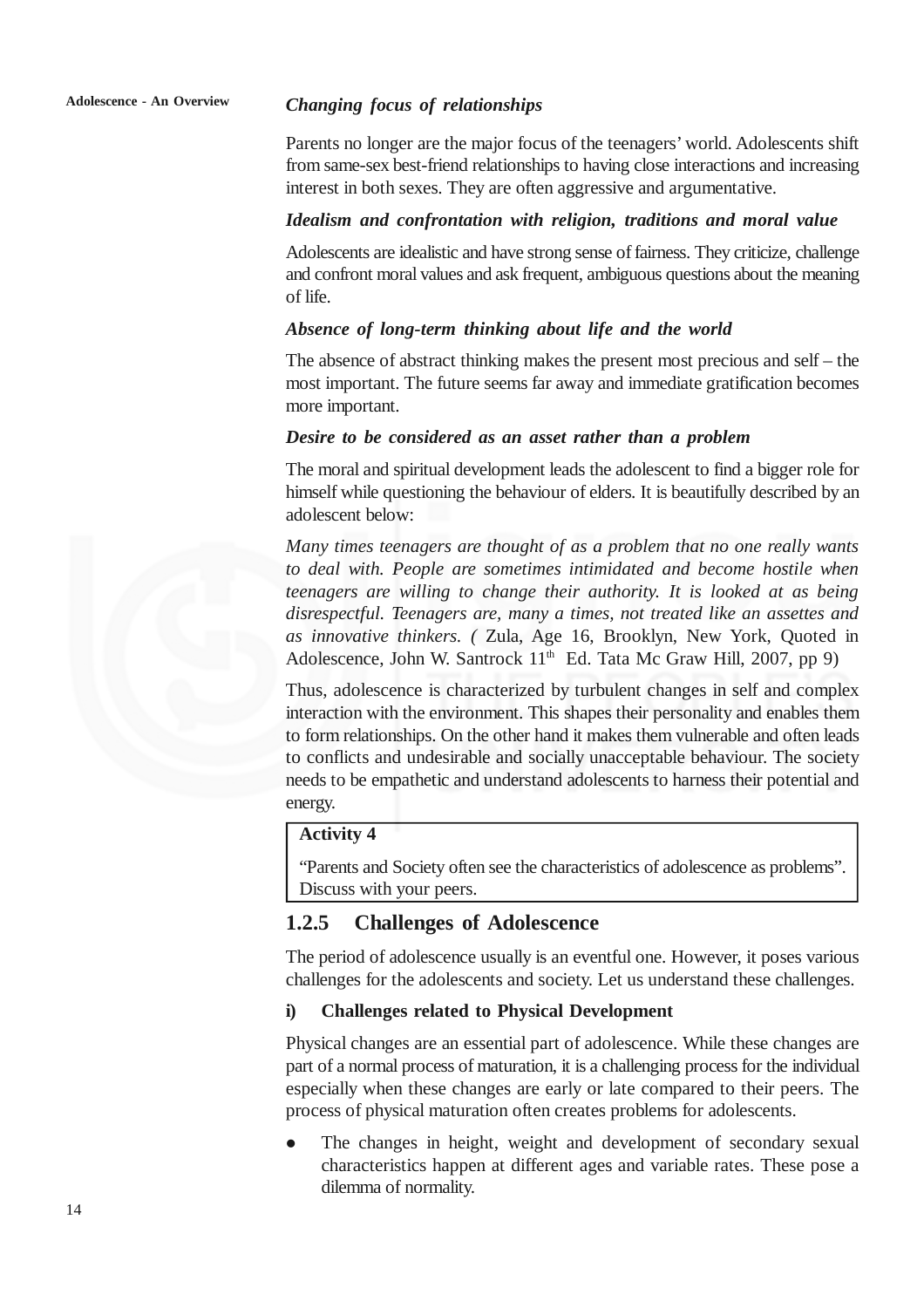- Bullying by peers and comparison with the peers who are developing at a different rate makes them anxious about their appearance. The adolescent may be stressed and there may be a lowering of self-esteem.
- Taking poor nutrition may cause poor growth in height and anaemia is a common problem in adolescents. This may have bad effects on health and even in future generations in the form of low birth weight babies.
- The adolescents and their parents may not be aware of the variability in the developmental changes. The adolescents may take harmful drugs like steroids for increasing their height and muscles and suffer from their bad effects.

### **ii) Challenges related to Cognitive Development**

The adolescents develop a capacity for abstract thinking, discover how to think about relationship issues, discerns new ways of processing information and learns to think creatively and critically.

- The adolescents move from concrete thinking to dealing with ideas, concepts and abstract theories. They become passionately interested in abstract concepts and notions and are able to discern what is real from what is ideal. They understand information and act on that understanding to solve problems passing through phases of success and failure.
- Egocentricity or self-interest is the hall mark of adolescents. They may have the idea that everyone is watching them as though they were on stage and tend to draw other's attention by their particular behaviour. They feel unique and think that no one is capable of understanding them and their feelings. This has important implications for counselors.
- The ability to think creatively on one hand helps adolescents to make innovations, getting away from difficult situations and, on the other hand invites troubles due to innovative and potentially risky experiments like rash driving, unsafe sex, taking alcohol and drugs etc.

### **iii) Challenges related to Psychosexual Development**

The adolescent is no longer a child. He is a new person emerging into an adult. This process of understanding self and seeking meaning and direction leads to identity formation. The adolescent constructs concepts of self within the context of relations with others, yet he is also seeking to establish an independent entity. This journey of self-discovery is both stressful and anxiety-provoking for them.

- The formation of personal identity and integration with society gives rise to conflicts.
- Emotional reactivity and instability makes it difficult for adolescents to control their behavioural responses, which at times may be inappropriately extreme viz., excitement, anger, sadness, depression and embarrassment. This often gives rise to feelings of ridicule, humiliation and embarrassment and adolescents feel disgusted and ashamed of themselves.
- The adolescents who belong to underprivileged and minority groups have difficulty in establishing personal identity. The prejudice leads to emotions such as anger and outrage may be directed towards the majority society.
- Exploration of personal sexuality and sexual identity lead them into serious relationships, heart breaks and resulting stress.

### **Introduction to Adolesence**

15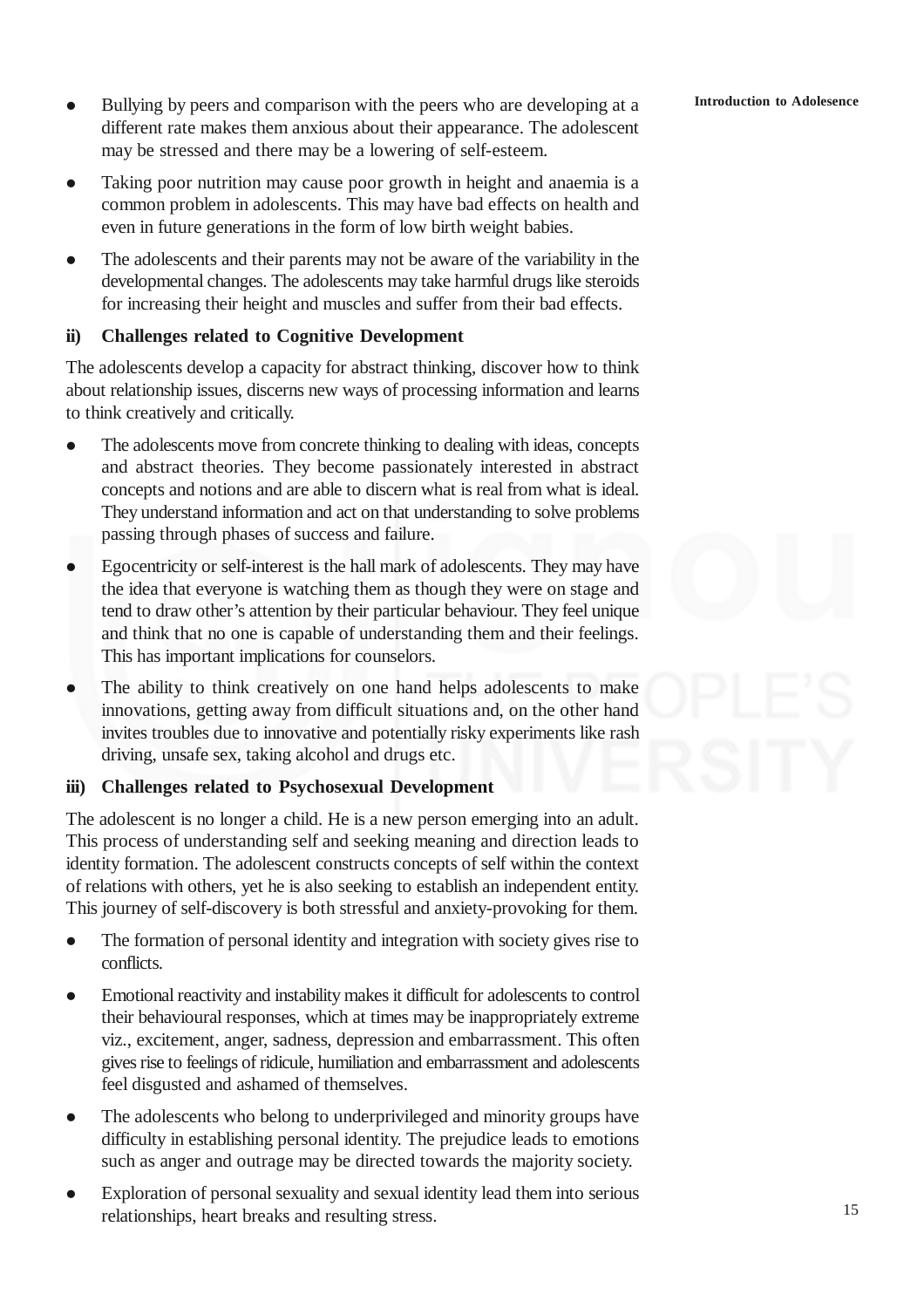Sexual hormones during puberty trigger an increase in sexual arousal, desire and urge in both males and females. These are managed through fantasy and masturbation but often lead to sexual experimentation with their friends.

 Unsafe sex may lead to unwanted pregnancies, sexually transmitted diseases and HIV/AIDS.

### **iv) Challenges related to Social Development**

Adolescents need to find their place in society and gain a sense of fitting in it. This is a process of socialization involving an adolescent's integration with society. This process socialization enhances the sense of personal identity, and the development of personal identity helps the adolescent to deal with society's expectations and standards and norms. This challenges the adolescent to make changes in social behaviour.

- Society's expectations pose a challenge for adolescents and are valuable in helping them to progress along the path to adulthood. The fulfilment of these expectations helps to develop a positive sense of self.
- Adolescents who are over-whelmed by society's expectations may revert to anti-social behaviour ranging from low-level delinquency to serious crimes.
- Parental expectations to perform and confirm to their standards are abnormally high or unrealistic. They may generate negative feelings, communication gap and anti-social behaviour.
- Adolescent expectations in relationships with peers, parents and society are often not fulfilled and cause conflicts.
- Moving away from dependence on parents and family and having close relationships with friends is a major social change. Parental control leads to conflicts and communication gap. Peers determine the flow of an adolescent's life and develop their personality too. However, negative peer pressure leads to high risk behaviours.

### **v) Moral and spiritual challenges**

The processes of social development and the formation of a personal identity go hand in hand with moral and spiritual development. The adolescent finds it difficult to choose between self-sacrifice and social conformity. The process of identity formation, peer pressure, desire to form relationships and exploration of their sexuality pose difficult challenges.

- The motives for doing well or avoiding wrong depend on the approval of elders and society in general. Lack of clear direction confuses adolescents.
- Decision making is difficult based upon the moral teaching and therefore adolescents often come in confrontation with law and order.
- Formation of personal identity goes hand in hand in adolescents with finding meaning in their lives. They look within themselves to examine thoughts and feelings and to reason about them. This leads them to seek answers to questions of a spiritual nature. Those adolescents who are struggling with identity formation and are striving to find their place in society, may come into conflicts with the social norms and need direction, understanding and empathy.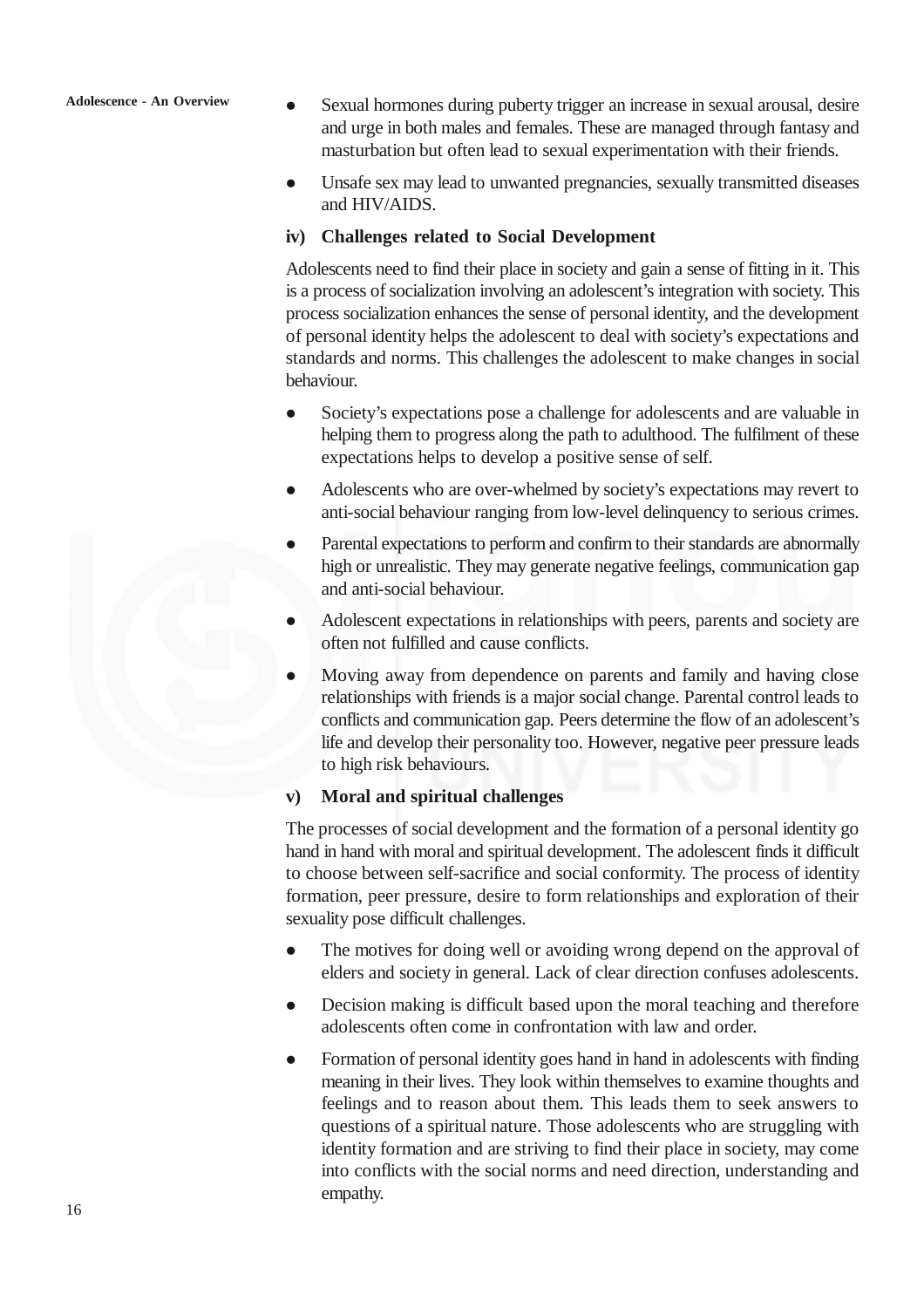Thus, adolescence by virtue of its nature of change, pose innumerable challenges both for adolescents as well as society. Awareness generation, providing correct and scientific information may help to face these challenges up to a great extent. An understanding of the world of adolescents will help the adolescents to pass through this turbulent phase of life and will also help them to make a positive and constructive contribution to make a healthy and harmonious social environment.

### **Activity 4**

Talk to the adolescents around you and ask them about various challenges they are facing.

### **Check Your Progress 1**

a) Write the meaning of adolescence.

b) "Adolescence is a period of changes." Discuss various changes during adolescence.

c) Do the changes in the three Developmental Stages of adolescence overlap with each other? Highlight the main points in the three stages of Adolescence.

the contract of the contract of the contract of the contract of the contract of the contract of the contract of 

d) List out the characteristics of adolescence.

e) "Adolescence poses challenges to adolescents as well as society." Discuss various challenges during Adolescence.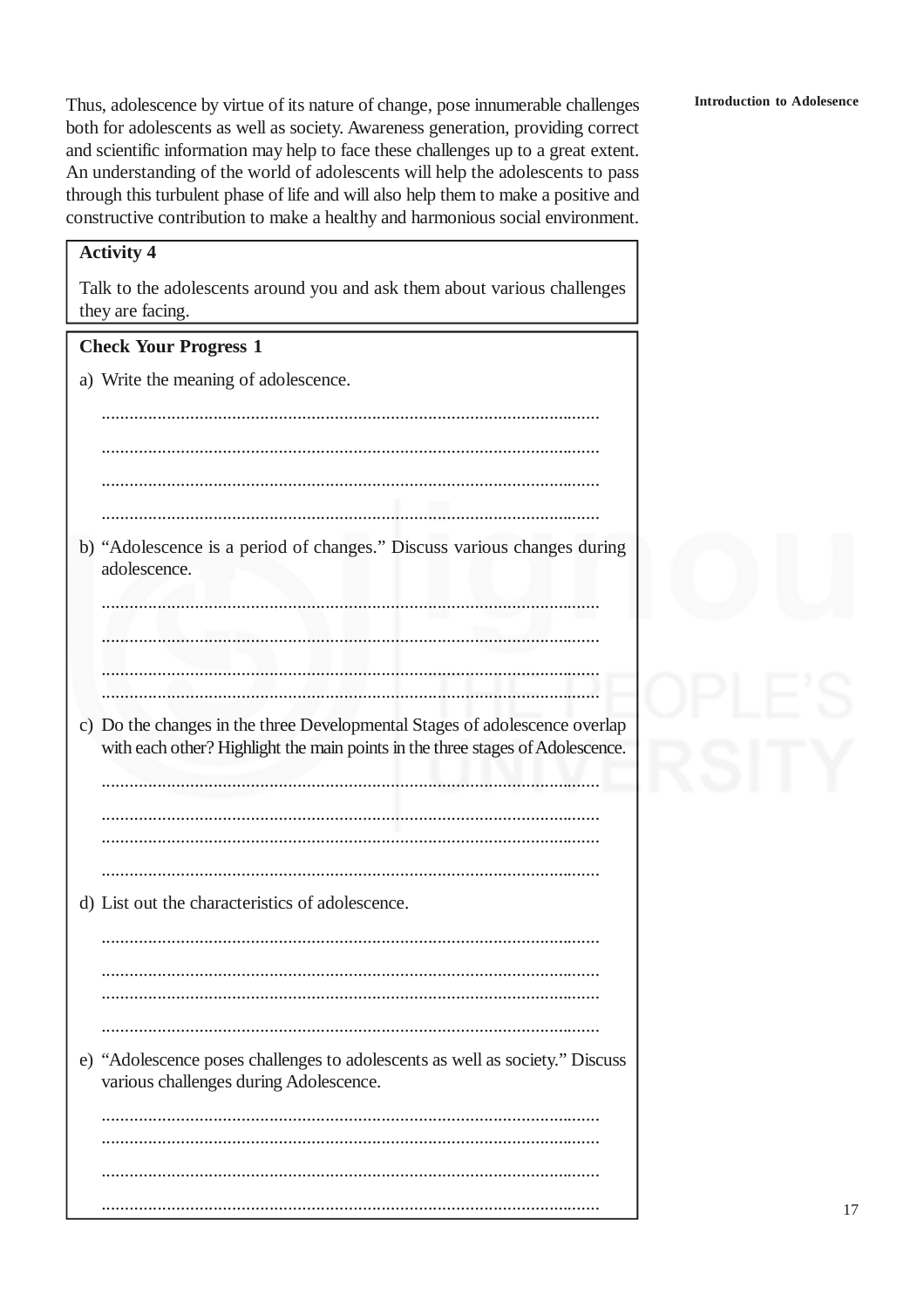# **1.3 ADOLESCENTS: A SPECIAL GROUP**

The transitional nature of adolescence not only makes them vulnerable but also prompts them for various high risk behaviours. It poses a threat not only to the health and well being of the society but also may have intergenerational effects. They face a number of challenges and so does the society. However, lack of understanding of adolescent issues, enabling environment and a definitive framework prevents the harnessing of full potential and energy in adolescents. In the present section you will be learning about the characteristics of adolescents as a special group and need for investing in them.

Let us understand why the adolescents have to be seen as a special group.

### *Adolescents constitute a sizable population*

Adolescents comprise about 1.2 billion of the total population in the world. This is going to grow steadily and expected to reach to 1.23 billion by 2040. As you can see in Table 2.2 given below, in Asia 19.1 % population is of adolescents while in India they constitute about 21% of the total population. This large population can not be ignored and the need and concerns have to be addressed.

| <b>Region</b> | <b>Total</b><br>population(000) | <b>Adolescent</b><br>population(000) | <b>Percentage</b><br>(9/0) |
|---------------|---------------------------------|--------------------------------------|----------------------------|
| World         | 6414752                         | 1221020                              | 18.7                       |
| Asia          | 3938020                         | 754577                               | 19.1                       |
| India         | 1134402                         | 236881                               | 20.8                       |

**Table 2.2: Distribution of global population (2005)**

### *Adolescence is not recognized as a distinct age group in policy frameworks of India*

In India, adolescents do not appear as a distinct and well defined group in policies and programmes. They are categorized with youth. The National Youth Policy includes the age group of 13-35 years. National AIDS Policy refers to youth between the ages of 15-25 years. Similarly, National Health Policy 2002 talks only of children!

### *The world of adolescents is different than that of adults*

The world of adolescents is entirely different from us. Hormonal influence causing emotional instability, curiosity, experimentation like unsafe sex, slowly developing abstract thinking and peer led behaviour are some of the factors which determine the flow of adolescent life. Society needs to understand the world of adolescence to avoid conflicts with them, nurture them and harness their energy and potential.

### *Adolescents are vulnerable*

Adolescents are vulnerable to:

- Nutritional disorders and anemia
- Sexually transmitted Infections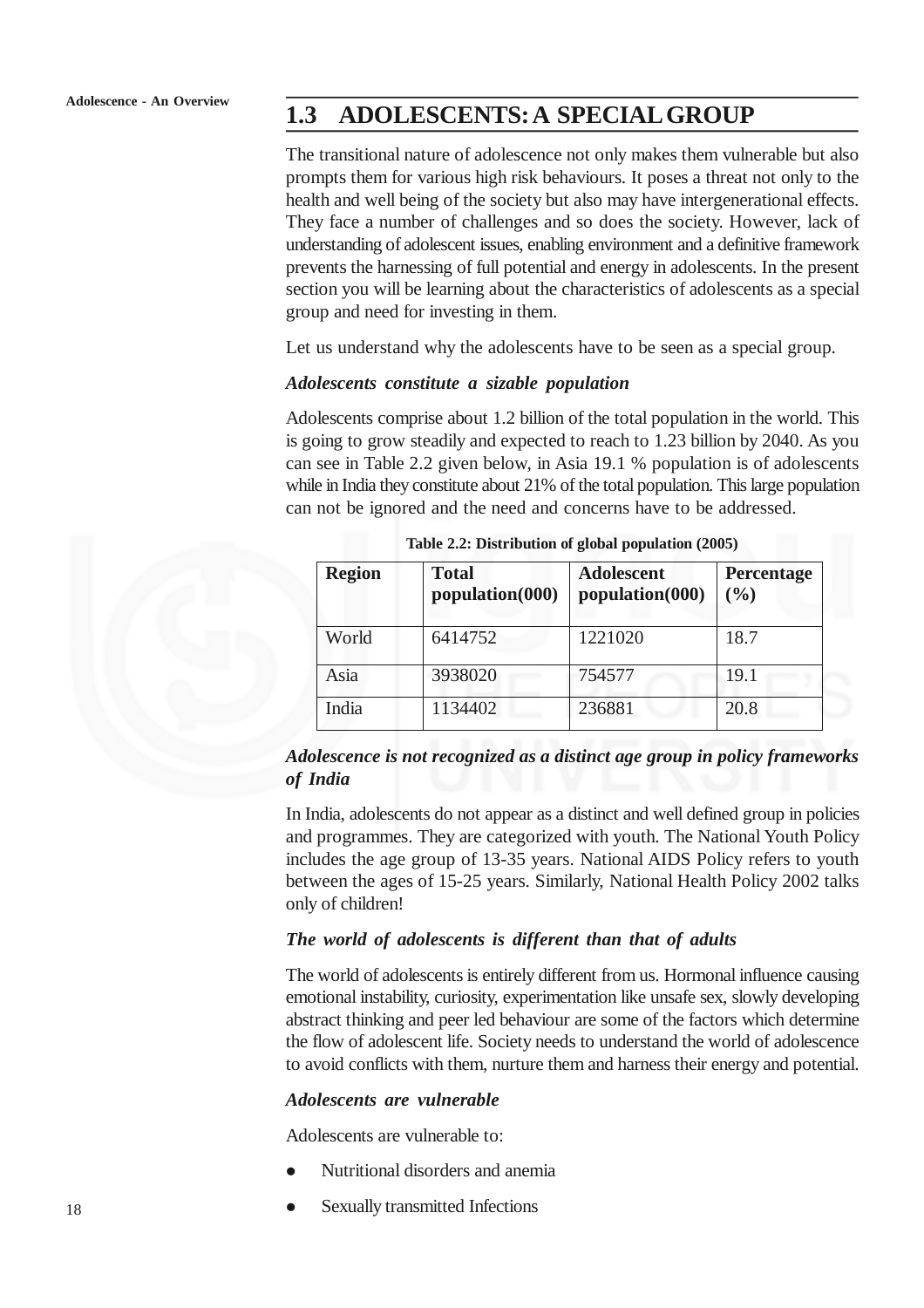### **•** HIV/AIDS

- Unwanted pregnancies and unsafe abortions
- Trafficking
- Sexual abuse
- Stress and related consequences

The vulnerability of adolescents is affected by a number of factors like:

- Physical, psychosocial and sexual changes
- Absence of abstract thinking
- Lack of knowledge and skills
- Media influence
- Adolescents with special needs (physically and mentally challenged adolescents, orphans, street children)
- Environmental factors and circumstances (viz. working adolescents, adolescent victims of natural disasters, terrorism and wars)
- Accessibility and availability of health services.

Society has to address these factors and provide a safe, supportive environment for adolescents to ensure respect, health, protection and enable them realize their full potentials.

### *Adolescence is a time of opportunity*

The journey of adult life depends largely on a healthy adolescent period. WHO estimates that 70% of premature deaths among adults are largely due to behaviour initiated during adolescence.

*(The Second Decade. Improving Adolescent Health and Development, WHO/ FRH/ADH/98. 1998; 18)*

### *Policy makers have to deal with adolescent issues and problems holistically*

Adolescent issues and problems are interrelated and require a holistic view and integrated approach to deal with them. For example, addressing health problems and problem behaviours requires not only specific treatment but also enhancing protective factors (such as positive relationships with parents and teachers and a positive school environment) and reducing the risk factors (such as early initiation of unprotected sex and the use of tobacco, alcohol and other drugs).

### *Adolescents need a safe and supportive environment*

A safe (free from danger of disease and injury) and supportive (nurturing) environment is critical for an individual to develop to his/her full potential, and for him/her to be healthy. Adolescents who have positive relationships with parents and with other adults in the community are less likely to experience depression. (*Action for adolescent health: Towards a common agenda. Recommendations from a Joint Study group.* WHO/UNFPA/UNICEF. Geneva, 1997 (document WHO /FRH/ ADH/ 97.9)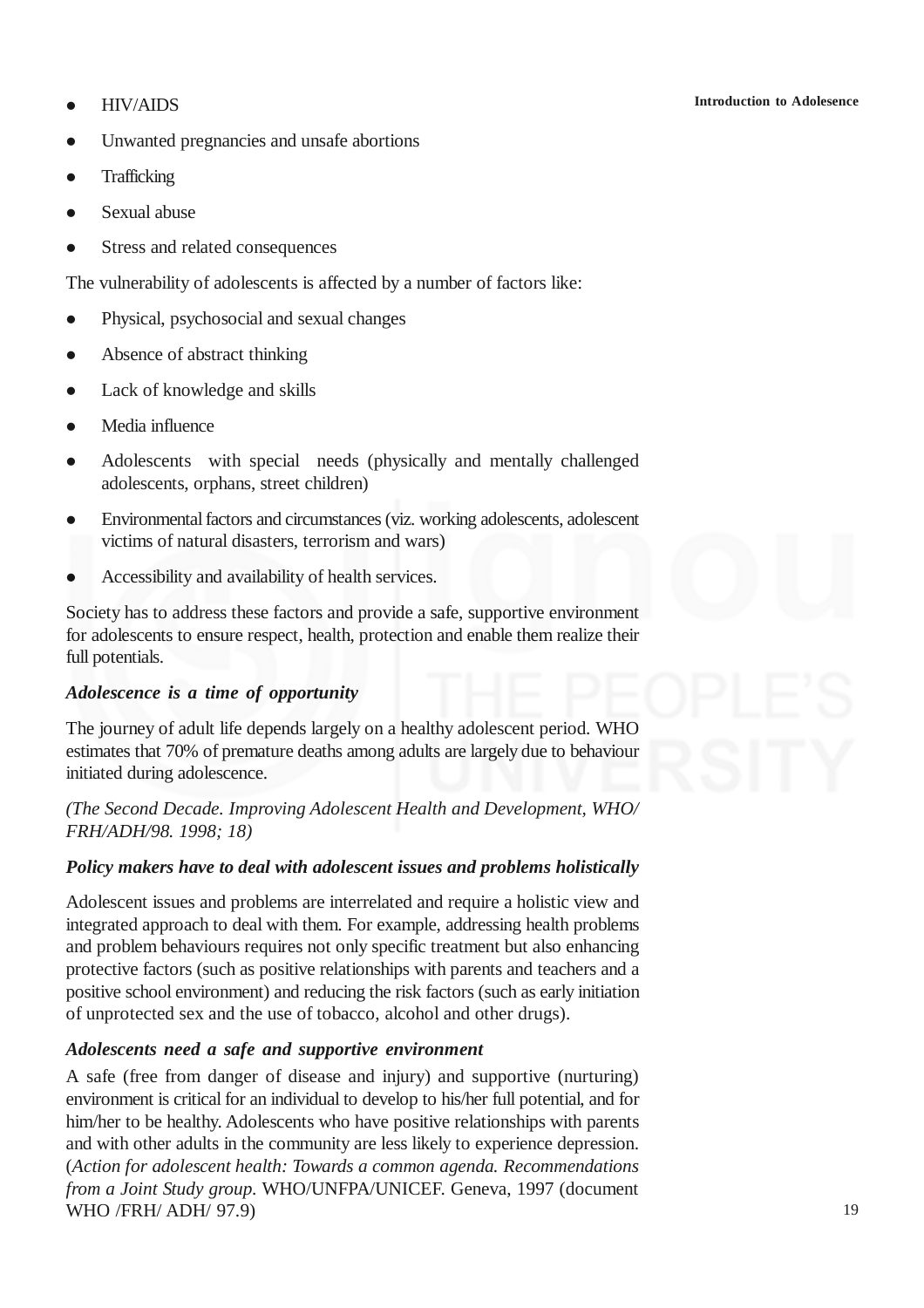### **Activity 5**

"Adolescents need to be an essential part of a nation's policies and developmental programmes." Discuss.

### **1.3.1 Profile: Global and Indian Perspective**

Let us now read about the Global and Indian Perspective as given below:

### a) **The Global Perspective**

The rapid global change poses new opportunities and challenges to the health and well being of a population of around 1.2 billion adolescents. While advances in transportation and telecommunication like internet have led to a global adolescent culture, characterized by similar type of clothing, music, hairstyles and slang, cultural difference play an important role. Let us consider some of the variations around the world:

- Two thirds of Asian adolescents accept their parents' choice of a marital partner for them
- In Middle East, many adolescents are not allowed to interact with opposite gender
- In Philippines, many female adolescents sacrifice their own future by migrating to city to earn money for their families.

The above differences and experiences in adolescents depend upon their gender, families, schools, and peers. However, some adolescent traditions remain the same in various cultures. Brad Brown and Reed Larson (2002) have summarized some of these changes and traditions as below:

### *Health and well being*

There is a wide variation in the health status and well being of adolescents. Overall, fewer adolescents around the world die from infectious diseases and malnutrition. (Call & others: WHO, 2002). However, a number of a risk taking behaviours like illicit drug use and unsafe sex are increasing in frequency. There is extensive increase in prevalence of HIV in adolescents in sub-Saharan countries.

### *Gender*

Except in few areas like Japan, Philippines and Western countries, males have greater access to educational opportunities than females. In most of the courtiers, adolescent females have less freedom to pursue the career of their choice and engage in leisure acts. Gender differences in sexual expression are widespread (though narrowing with time) in India, South East Asia, Latin America and Arabian countries. In some countries, due to expanding educational opportunities and career choices, the control over adolescent girl's romantic and sexual relationships is weakening.

### *Family*

The parenting in West is less authoritarian than Asian and Arabian countries where close nit families impose strict codes of conduct and traditions. Single parent families (divorced and step families) on one hand give more liberty to adolescents and on the other, creates stressful situations too. Factors like migration to urban areas, both parents working and smaller families provide less time and resources for adolescents.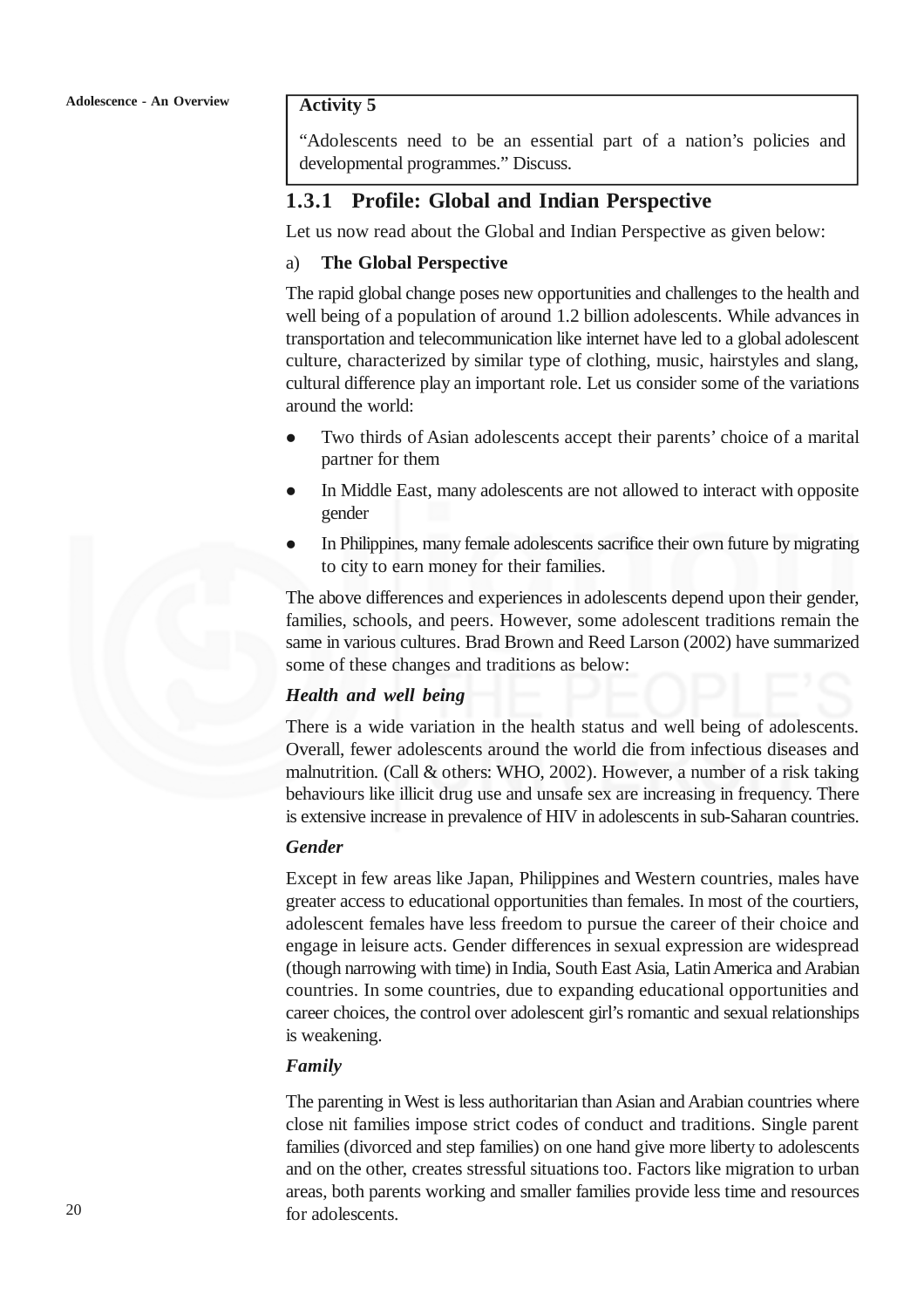### *School*

While education for all adolescents is a dream in many countries, the number of school going adolescents is increasing.

### *Peers*

The role of peers varies from culture to culture. In Arabian countries, peers have a very restrictive role especially for girls (Booth, 2002). In most Western countries, peer influence is far more and sometimes assumes the role of parents.

Thus, the adolescents' lives are characterized by a combination of socio cultural change and traditions across the globe.

### **Activity 6**

Find out about adolescents of various countries on internet and learn diversity in their life.

### b) **The Indian Perspective**

Adolescents comprise a sizeable population in India*.* There are 225 million adolescents comprising approximately one-fifth (22 per cent) of the total population (Census 2001). There is a wide variation in rural *vs.* urban adolescents. Let us learn about the profile of adolescents in the country and various development initiatives for them.

*There is a vide variation in age and sex parameters:* Of the total adolescent population, female adolescents comprise 47 per cent and male adolescents 53 per cent of the total population. 12 per cent belong to 10-14 years age group and nearly ten per cent are in the 15-19 years age group. The sex ratio is 880 females for 1000 males, lower than the overall sex ratio of 933. It is 902 for younger adolescents aged 10-14 years and 858 for older adolescents aged 15-19 years (Census 2001).

*There is wide variation in educational status:* 25 per cent of adolescents in the 15-19 years age group in rural areas and ten per cent in urban areas are illiterate. The male female differences grow with each level of education (NSSO 55th Round, 2001). Enrolment figures in schools have improved, but gender disparities persist. Girls account for less than 50 per cent enrolment at all stages of schooling. The condition is still worse in rural areas. The challenge is to keep students in schools. The dropout rate from class 1 to X is around 68 per cent.

*Adolescents contribute significantly to workforce:* Nearly one out of three adolescents in the 15-19 years age group is working  $-21$  per cent as main workers and 12 per cent as marginal workers (Census 2001). Economic conditions of family force adolescents to work resulting in a high dropout rate for education. Despite adult unemployment, employers like to engage children and adolescents because of cheap labour.

*Early marriage is common:* Mean age at marriage for females is 18 years and males 22.6 years. However, 47.4 per cent of currently married females of age group 20-24 years were married below the legal age at marriage.12 % of women age 15-19 years have become mothers and 4 % are currently pregnant with their first child (NFHS-III).Early pregnancy causes high death of mothers, newborns and children.

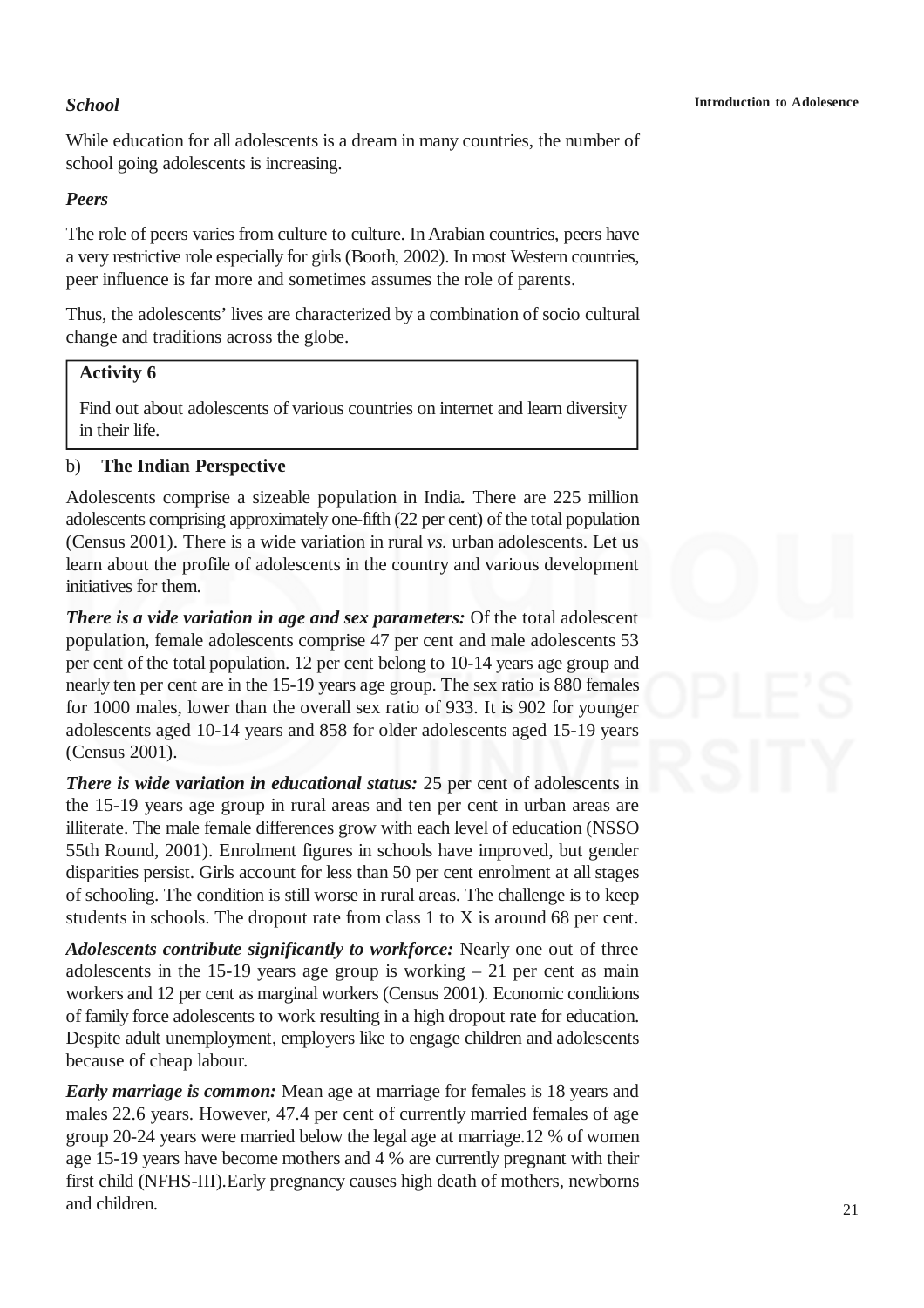*Female mortality in adolescence is high:* Gender greatly affects mortality rate during adolescence. Female mortality rates are higher as compared to males in the 15-24 years age group. Mortality in female adolescents between 15-19 years is higher than in adolescents between 10-14 years. The pervasiveness of discrimination, lower nutritional status, early marriage and complications during pregnancy and child birth among adolescents contribute to female mortality. (CSO 2002, SRS 1999)

*Sex before marriage is common:* 43% of women and 11.2% men aged 20- 24 years have their sexual experience by 18 years of age. Most sexually active adolescents are in their late adolescence. Increase in age at marriage, increased mobility and peer pressure makes the young people vulnerable to indulging in unsafe sexual behaviour. This leads to unwanted pregnancy, Sexually Transmitted Diseases, HIV and AIDS.

*Use of contraceptives is low:* Amongst currently married women, the unmet need of contraception is the highest in the age group 15-19 years. Nearly 27.1 per cent of married female adolescents have reported unmet need for contraception (NFHS-3).This is due to non-availability and access to contraceptive services.

*Malnutrition is a serious problem:* Intake of nutrients is less than the recommended daily allowances for adolescents below the age of 18 years both for boys and girls in rural India (NNMB 2001). 55.8% women and 30.2% men in the age group of 10-19 years are suffering from anemia. (NFHS III).

Adolescent mothers are at a higher risk of miscarriages, maternal mortality and are more prone to giving birth to stillborn and underweight babies. Iodine Deficiency Disorders can lead to growth retardation and retard mental development. Only half of the households are using Iodized salt for cooking in India (MICS 2000).

*Drug abuse is emerging as a major health problem:* 24 per cent of the drug users were in the age group of 12-18 years. The subjects in the treatment centers reported that about 11 per cent were introduced to cannabis before the age of 15 years, and about 26 per cent between the age of 16 and 20 years. (UNODC and Ministry of Social Justice & Empowerment, 2004). Social factors such as illiteracy, economic background, unemployment, and family disharmony increase vulnerability to drug abuse. Among 13-15 years old school going children, current use of any tobacco product varies from 3.3% in Goa to 62.8% in Nagaland (The Global Youth Tobacco Survey Collabourative Group. Tobacco Use amongst Youth: A cross country comparison. Tobacco Control 2002:11:252-70).

*Sexually transmitted infections & HIV and AIDS are on the rise – Sexually* transmitted infections & HIV and AIDS are increasing in the age group 15-19 years. About 10.5% women and 10.8% men aged 15-19 years had self reported symptoms of sexually transmitted infections (NFHS 3). The prevalence (number of cases) of HIV and AIDS was found to be 0.04 % in the age group 15-19 years and 0.18 % in 20-24 years (NFHS 3). These health risks are related to factors like early marriage, gender disparities, unsafe sexual behaviour, access to education and socioeconomic environment.

*Crimes against adolescents are prevalent:* Crimes against adolescents are increasing. In girls they range from eve-teasing to abduction, rape, prostitution and violence to sexual harassment. Most rape victims are in the age group of 14- 18 years and a significant number are under 14 years. In 84 per cent of rape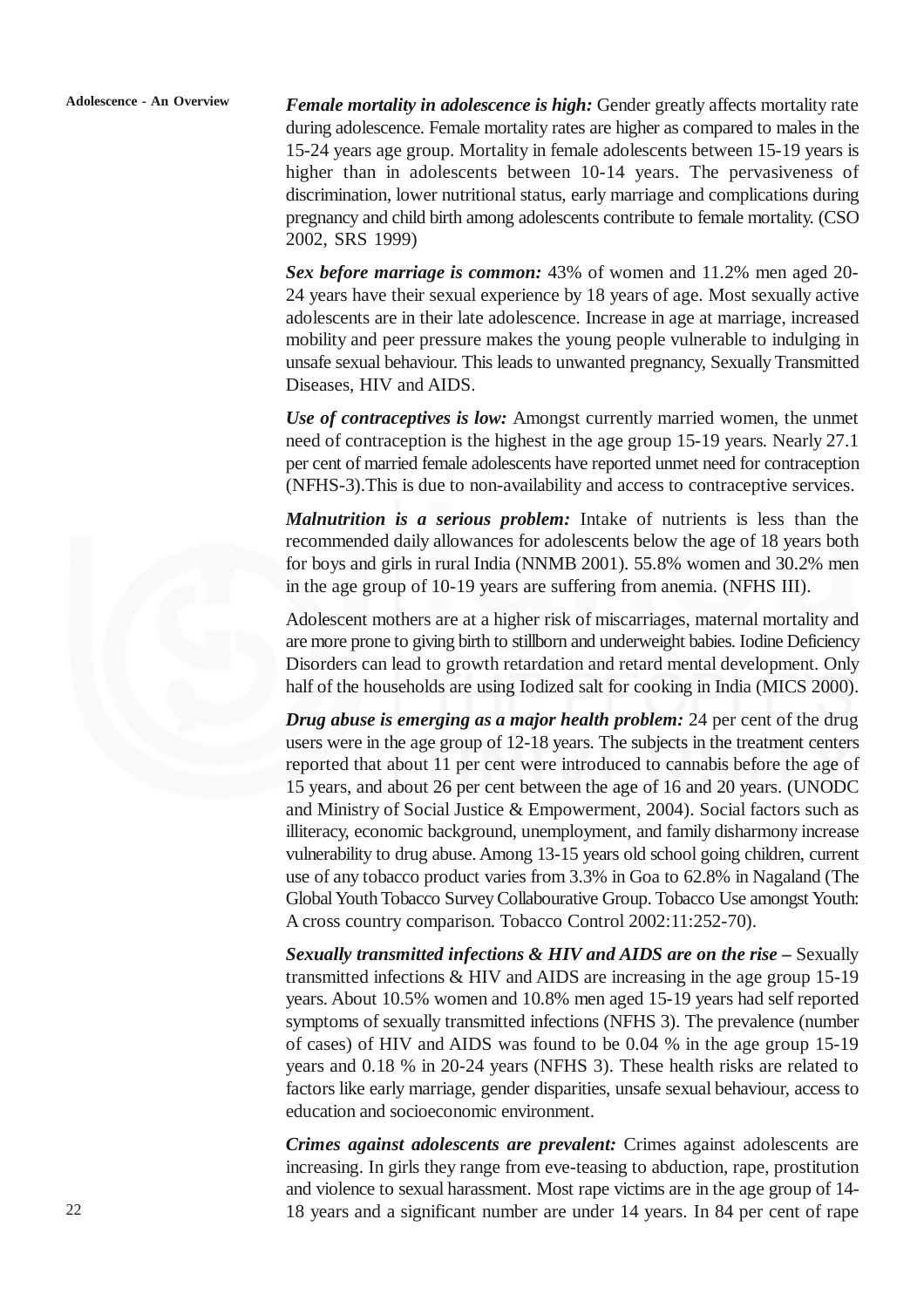**Introduction to Adolesence**

cases, the victims knew the offenders and 32 per cent of rapists were neighbours (NCRB 2001). Unfortunately, social taboos prevent these crimes from being registered. Even when registered, prosecution rarely takes place. The boy's between12-17 years, they are mainly victims of homosexual abuse.

*Delinquent behaviour is alarmingly increasing:* There has been a sharp increase in the last few years in incidences of delinquency, alcoholism, drug addiction, truancy, and crime amongst adolescents. These are more in boys and most of them (29 per cent) are illiterate or have studied up to the primary stage (41 per cent). A large number of them are school dropouts (NCRB 2003).

*Trafficking and sex work has increased:* Extreme poverty, low status of women and complacency of law enforcing agencies has led to an increase in sex work. Expansion of trafficking and clandestine movement of young girls has also increased across national and international borders.

*Disability in adolescents is being recognized:* In the 10-19 years age group disability was reported among 1.99 per cent of the adolescents. Among the disabled adolescents, 40 per cent reported visual disability and nearly one-third (33 per cent) reported movement disability. Males generally reported a higher percentage of the disability than females (Census 2001).

### **1.3.2 Need to invest in adolescents**

The behaviours and lifestyles learned or adopted during adolescence influence health both in the present and in the future. Tobacco use is a good example of how a behaviour, almost always adopted during adolescence, leads to a number of diseases and death later in life. Thus, the benefits of adolescent health and development accrue not only to the adults that emerge from the process, but also to future generations. Let us learn why the investment in adolescent health and development is necessary and how it benefits the society. The three main reasons for investing in the health and well-being of adolescents are:

### **Health benefits for the adolescent and society**

It is estimated that every year about 1.4 million adolescents die – mostly from accidents, violence, pregnancy-related problems and illnesses that are either preventable or treatable. Many more develop behaviours that could destroy their chances for personal fulfillment and also their ability to contribute to society (Senderowitz J. Adolescent health: reassessing the passage to adulthood. Washington, DC, World Bank, 1995 (*World Bank Discussion Paper N272*). Investing in adolescent health and development will reduce the morbidity and mortality in this age group. It will maximize their opportunity to develop to their full potential and to contribute the best they can to society.

### **Economic benefits**

Investing in adolescent health and development will reduce the burden of diseases and deaths in later life because healthy behaviours and practices adopted during adolescence tend to last a lifetime. Some of the diseases like obesity, heart diseases etc. once developed also tend to run in families. Today's adolescents are tomorrow's parents, teachers and leaders. What they learn today, they will teach to their own children and to other children tomorrow.

Investing in Adolescent Health and Development makes economical sense: better-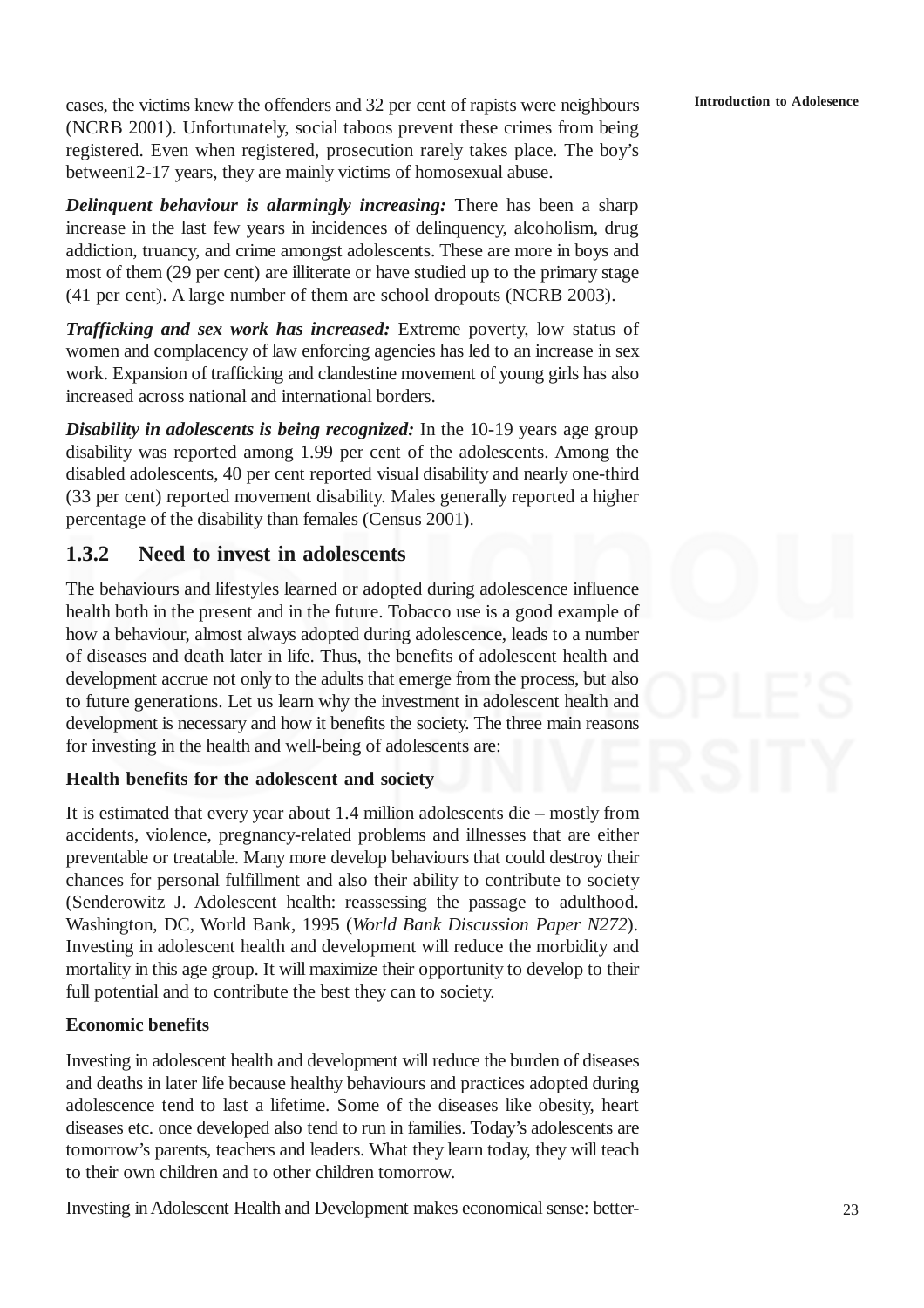prepared and healthy adolescents will result in productivity gains when they enter the workforce. Thus, there will be a better return on investments made in early childhood and adolescence. When adolescents develop sub-optimally or die prematurely this means a waste of earlier investments. Investing in prevention and promotion during adolescence also averts future health costs. The prevention of habits like smoking, lack of exercises and overeating causing obesity averts health costs on non communicable diseases like cancers, hypertension and heart diseases much later in life.

### **Adolescents have a human right to achieve the highest attainable level of health**

Promoting and safeguarding adolescent health is not only an investment but also a basic human right. The UN Convention on the Rights of the Child (CRC), ratified by nearly every government in the world, declares that young people have a right to life, development, and (in Article 24) *"The highest attainable standard of health and to facilities for the treatment of illness and rehabilitation of health"*.

The CRC also gives young people the right to preventive health care and requires specific protection for those living in exceptionally difficult conditions or with disabilities. This means that Governments have the responsibility to ensure that health and other basic services essential for good health are provided.

### **Activity 7**

"Investment in adolescents is essential for a better future of the nation." Discuss with your peers.

**Check Your Progress 2** a**)** "Adolescents are a diverse group." Discuss the Indian Profile of adolescents ........................................................................................................... ........................................................................................................... ........................................................................................................... ........................................................................................................... b) Why adolescents are considered as a special group? ........................................................................................................... ........................................................................................................... ........................................................................................................... c) Why do we need to investment in adolescents? ........................................................................................................... ........................................................................................................... ........................................................................................................... Adolescents constitute a large but diverse group. There is a wide variation in adolescence across the globe and it is affected by socio cultural factors as well as technological advancement.

 $24$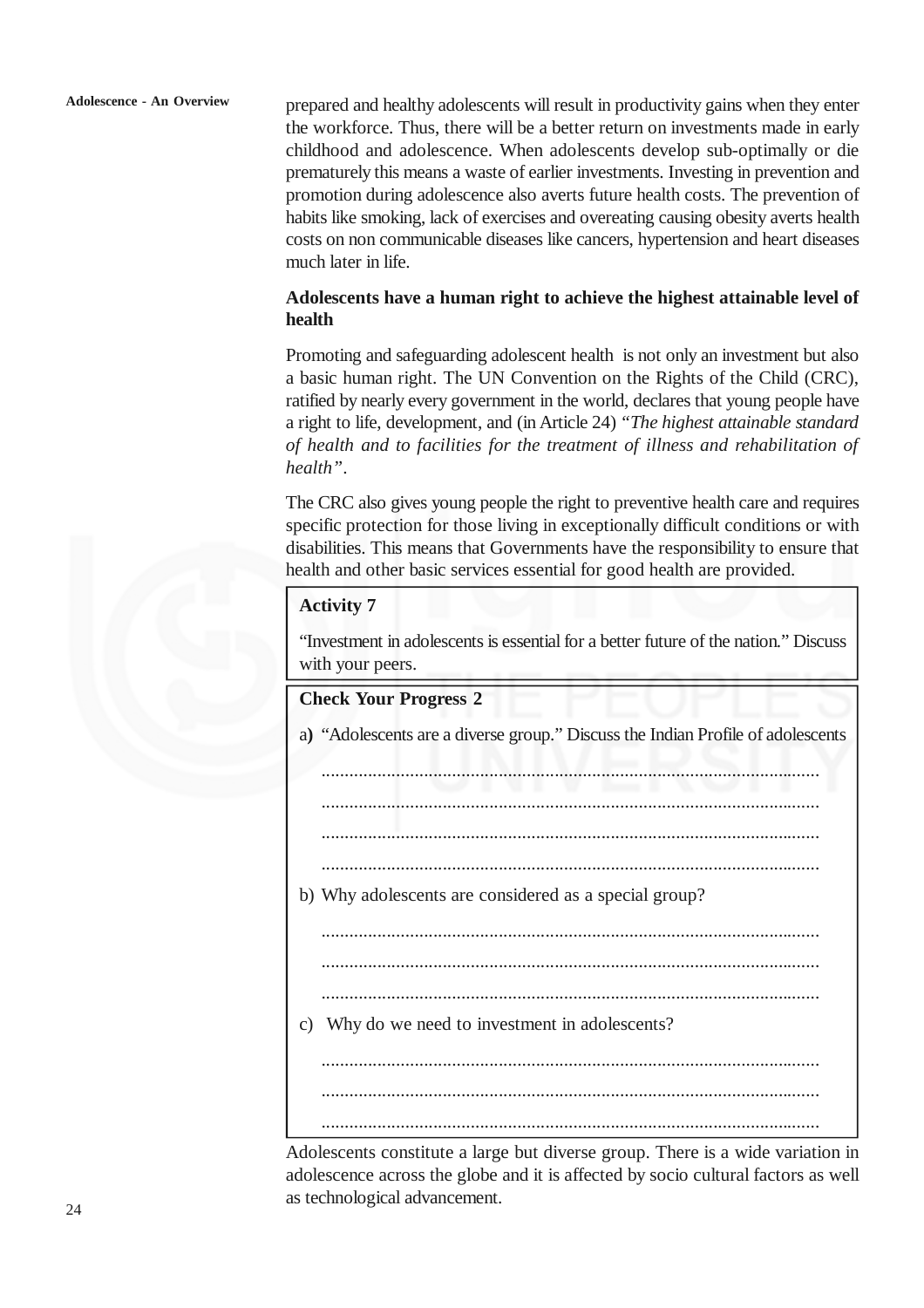# **1.4 ROLE OF TEACHERS**

India has a long tradition of *Guru Shishya Parampara* wherein the sons or daughters of kings and paupers were treated alike. The students were sent in *Ashrams* in their adolescence and it was the duty of the teachers to identify and nurture the talents in them. Teachers still play a vital role in the life of an adolescent as in olden times. Let us understand various roles of teachers for a healthy and happy adolescence:-

- Adolescents are often bewildered by the rapidity of changes and are anxious by comparing them with those in their peers. Teachers can act as a friend by sharing correct information with adolescents and reassuring them that the changes are normal and expected and they are normal even though they may be short or long as compared to other girls and boys. Teachers can remove myths and misconceptions by sharing correct and scientific information about developmental characteristics and related issues like sexual matters.
- They can be empathetic and talk and share the feelings and thoughts about the hurt which sarcastic remarks of peers cause to the adolescents. They can suggest strategies that will help them to hold their own when someone tries to ridicule about their height, physical growth or behaviour.
- Like the teachers of *Helen Keller*, teachers can help adolescents increase their self-esteem by making them realize that physical appearance alone does not determine the personality of an individual. More important is the 'inner beauty' – how one conducts oneself, behaves with others, helps others and respects others etc.
- As a mentor like *Lord Buddha*, they can help the adolescents to be selfaware or being aware of the qualities and weaknesses to work upon. They can nurture what adolescents can do best – play games, draw pictures, or sing well. In this way, they can realize their potential.
- Like *Dronacharya* helped *Arjuna* to focus on the eye of sparrow, teachers can help adolescents to set realistic goals for them and work to achieve them and get excellence and ultimate success.
- As a counselor teachers can help adolescents to analyze a situation objectively considering the pros and cons and take decisions that help them to handle difficult situations like choice of career or heart breaks etc.This can prevent them being involved in high risk behaviours.They can identify the adolescents under stress, help them to come out of it and refer to professional counselors.
- Like *Chanakya,* teachers can act as a role model for adolescents. The adolescents can be sure of the ideas, values and qualities they see in their teachers and nurture them in their life.
- Teachers, as a guide, can help adolescents to develop life skills, i.e., the qualities for positive and adaptive behaviour to face the opportunities and challenges of life in adolescents and make them successful. This is what *Acharya Vishnusharman* did through animal stories of *Panchtantra.*
- Thus, an empathetic, supportive and helping teacher can not only equip the adolescents to pass through difficult situations but also identify and develop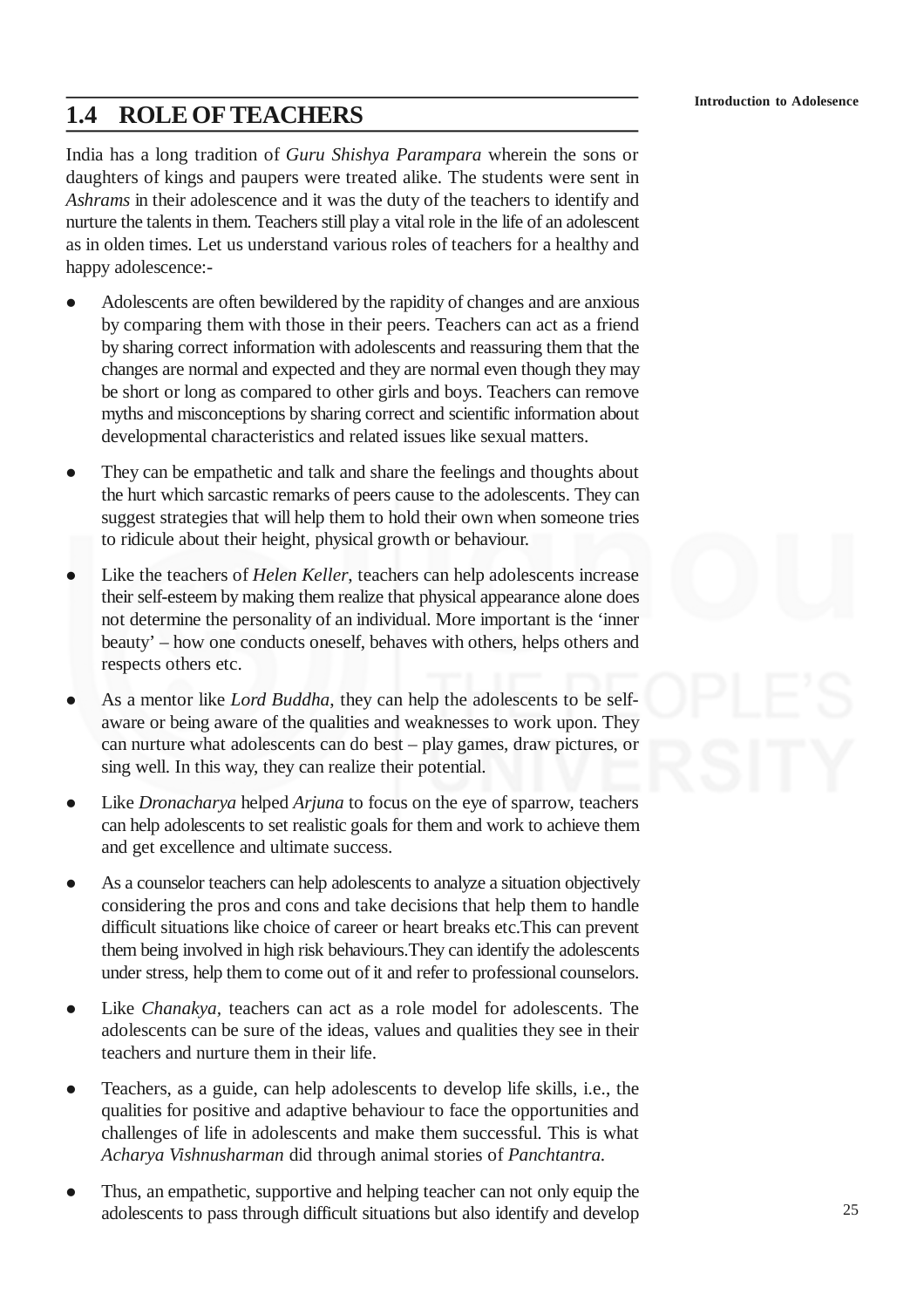the inherent potential in them. They can recognize and provide the nation with many talents like Sabeer Bhatia, Kiran Bedi, B.R.Ambedkar and APJ Abdul Kalam etc.

### **Activity 8**

Ask your peers to recall the incidences wherein the teacher influenced their life in adolescence.

### **Check Your Progress 3**

a) What are different roles a teacher can play for a happy and healthy adolescence?

...........................................................................................................

...........................................................................................................

...........................................................................................................

...........................................................................................................

# **1.5 KEY WORDS**

**Child :** Child is a term usually applied for the age group below 14 years.

**Youth :** Youth is described within the group of 15-24 year (United Nations) and 13-35 year (India).

**Young people :** Young people refer to the age group between 10-24 years.

**Teenage :** Teenage is synonymous with adolescence.

# **1.6 LET US SUM UP**

In this unit you have read that: Adolescence is a phase of transition between childhood and adulthood. This phase of adolescence extends from 10-19 years of age and is characterized by rapid physical, psycho sexual and social changes. It poses various opportunities and challenges. You have also learnt that curiosity, exploration and experimentation are hall marks of adolescence. These, coupled with poor information and skills lead to high risk taking behaviour like substance abuse, unsafe sex causing unwanted pregnancies HIV and sexually transmitted infections. You have also read that adolescence is divided into Early adolescence (10-14 years), Middle adolescence (15-17 Years) and Late adolescence (18- 19 years).However, there is no clear cut demarcation between these stages and changes in these stages often overlap with each other. Now you have got an idea that adolescents constitute around 1.2 billion of the total population in the world and one-fifth of India's population. The diversity of adolescents needs to be considered in various policies and programmes. And we need to invest in adolescents not only for long term health and economic benefits to the nation but also as an obligation to human rights. You as a teachers can play an important role to identify the talents and realize the full potential of adolescents. For yourfurthr reference adolesecent development initiativ in India is given in Appendix A and Laws imparting Adolscents in India is given in Appendix B at the end of this unit.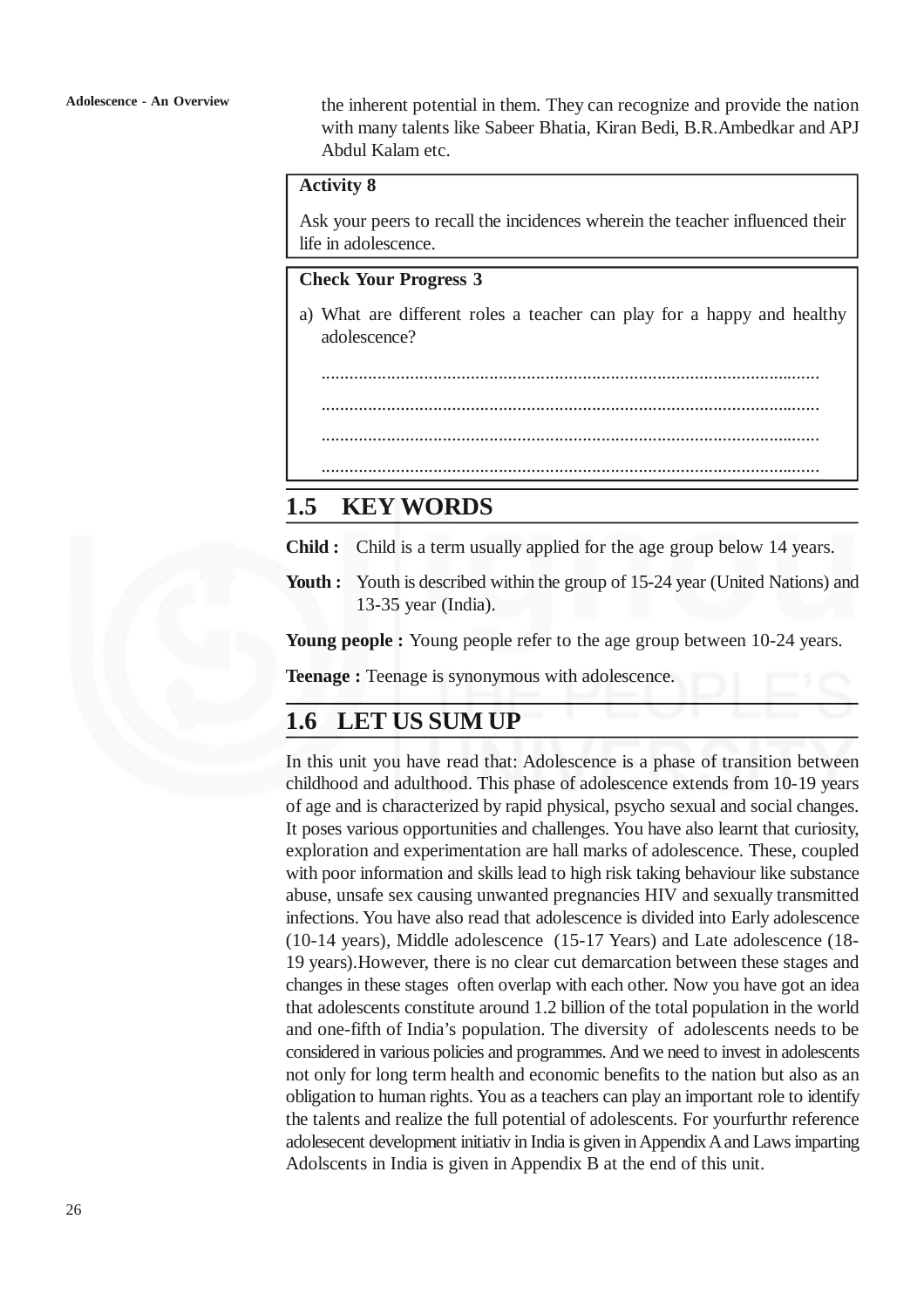# **1.7 ANSWER TO CHECK YOUR PROGRESS**

### **Check Your Progress 1**

- a) Adolescence is derived from a Latin word adolescere*,* which means "to grow" or "to mature." It is a Period of 10-19 years age group characterized by rapid physical, sexual, emotional and social changes. These changes appear at different times and at variable rates. The changes pertaining to physical and Sexual maturation of both boys and girls are called puberty while the term adolescence also includes cognitive, social and behavioural characteristics.
- b) Adolescence is a period of changes. Various changes in adolescence are:
- *i) Physical Changes in Adolescent Boys*

|                                           | Growth spurt occurs                                                                                   | Shoulders broaden                   |
|-------------------------------------------|-------------------------------------------------------------------------------------------------------|-------------------------------------|
|                                           | Muscles develop                                                                                       | Skin becomes oily                   |
|                                           | Voice deepens                                                                                         | Growth of moustaches and beard      |
|                                           | Growth of underarm, chest                                                                             | Penis and testes enlarge            |
|                                           | And genital hair                                                                                      |                                     |
|                                           | Sperm production begins in the testes and ejaculation occurs.<br>Physical Changes in Adolescent Girls |                                     |
| ii)                                       |                                                                                                       |                                     |
|                                           | Growth spurt occurs                                                                                   | Breasts develop                     |
|                                           | Skin becomes oily                                                                                     | Hips widen                          |
|                                           | Waistline narrows                                                                                     | Growth of underarm and genital hair |
|                                           | External genitals enlarge                                                                             | Uterus and ovaries enlarge          |
| Ovulation occurs and menstruation begins. |                                                                                                       |                                     |
| iii)                                      | Sexual changes in the male                                                                            |                                     |

| Penis, testes and scrotum enlarge                             | Pubic, maxillary and bodily hair<br>appears.                    |
|---------------------------------------------------------------|-----------------------------------------------------------------|
| The voice of the young boy's breaks<br>attains a deeper tone. | The body itself becomes more and<br>distinctly muscular.        |
| Sexual urge begins                                            | Sperm production begins in the<br>testes and ejaculation occurs |

### *iv) Sexual changes in the female*

- Menarche, the appearance of the first menstruation is a dramatic event in the life of a female. The menstrual cycle, initially, may be irregular but becomes regular over a period of time.
- Budding of the breasts takes place, which becomes progressively bigger and fuller.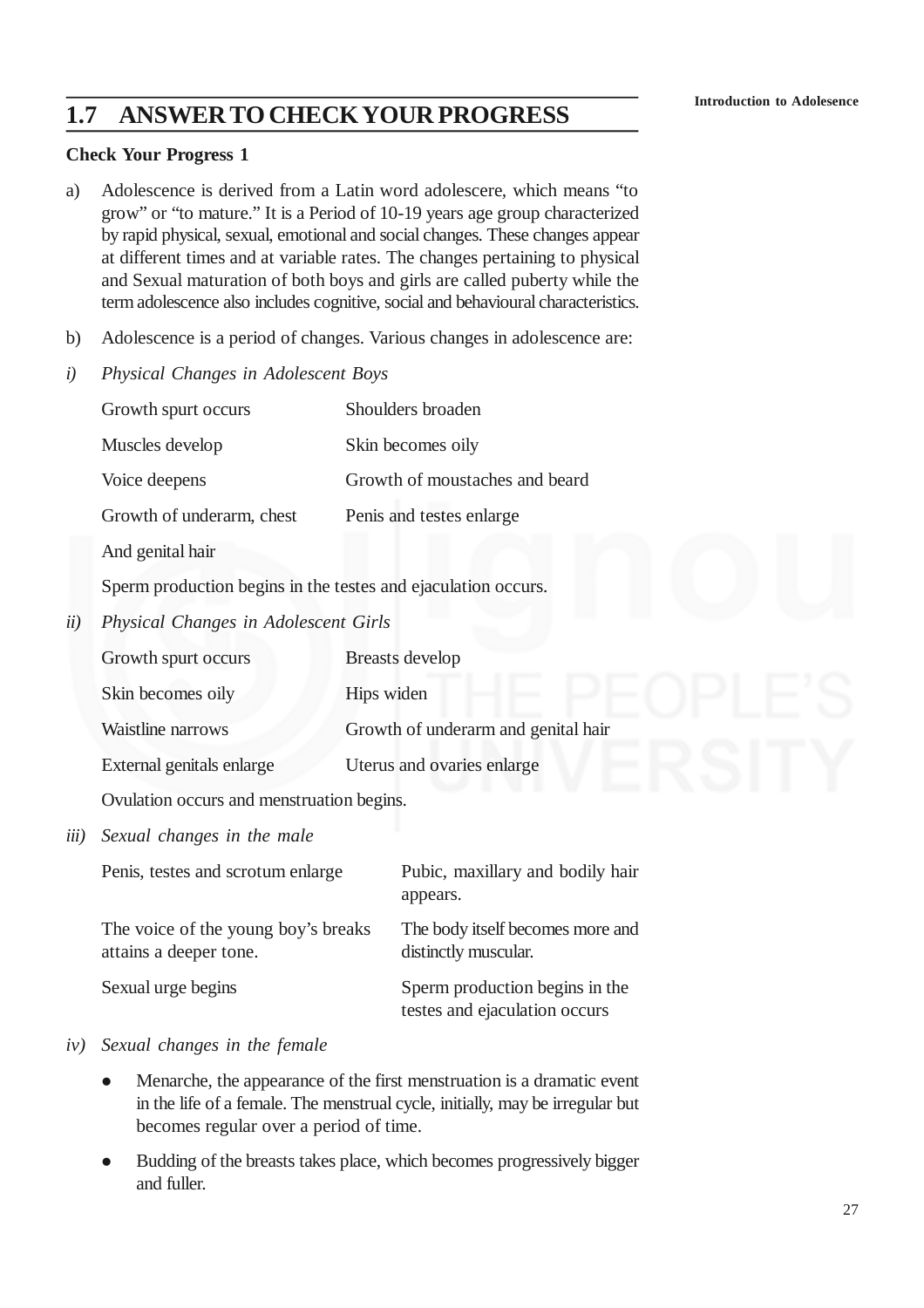- Axillary and pubic hairs start appearing.
- The hips become wider and the body shape changes.
- Sexual urge begins
- *v) Emotional and Social Changes during Adolescence*

| <b>Emotional instability</b>                                                                                                                                                                                                                                                                                                       | Preoccupied with body image                                |
|------------------------------------------------------------------------------------------------------------------------------------------------------------------------------------------------------------------------------------------------------------------------------------------------------------------------------------|------------------------------------------------------------|
| Frequent mood changes                                                                                                                                                                                                                                                                                                              | Curiosity and experimentation                              |
| Self-exploration and evaluation                                                                                                                                                                                                                                                                                                    | Concerns and worries about the<br>body changes             |
| Conflicts with family/elders over control.                                                                                                                                                                                                                                                                                         | Development of abstract thinking<br>but confusion at times |
| Attraction towards opposite sex                                                                                                                                                                                                                                                                                                    | Day dreaming and fantasizing                               |
| $\mathbf{D}$ $\mathbf{1}$ $\mathbf{1}$ $\mathbf{1}$ $\mathbf{1}$ $\mathbf{1}$ $\mathbf{1}$ $\mathbf{1}$ $\mathbf{1}$ $\mathbf{1}$ $\mathbf{1}$ $\mathbf{1}$ $\mathbf{1}$ $\mathbf{1}$ $\mathbf{1}$ $\mathbf{1}$ $\mathbf{1}$ $\mathbf{1}$ $\mathbf{1}$ $\mathbf{1}$ $\mathbf{1}$ $\mathbf{1}$ $\mathbf{1}$ $\mathbf{1}$ $\mathbf{$ |                                                            |

Relationships oriented from parents to peers.

- c) Adolescence is often divided into following three stages:
	- Early adolescence (10-14 years)
	- Middle adolescence (15-17 years)
	- Late adolescence (18-19 years)

The above classification is not acceptable to all and has more of academic importance. However, the classification provides a basic framework to understand the developmental process in adolescence. The changes in each stage are continuous in nature and overlap with those in other stages.

- d) Various characteristics of adolescence are:
	- Growth spurt
	- Physical appearance decides self-image self-discovery
	- Desire for independence and prove their identity
	- Egocentrism
	- Emotionally unstable
	- Curiosity and experimentation
	- Peer influence outweighs parental affection
	- Changing focus of relationships
	- Idealism and confrontation with religion, traditions and moral value
	- Absence of long-term thinking about life and the world
	- Desire to be considered as an asset rather a problem
- e) Adolescence is a phase of rapid changes. These changes pose challenges to adolescents as well as society. These challenges can be categorized as: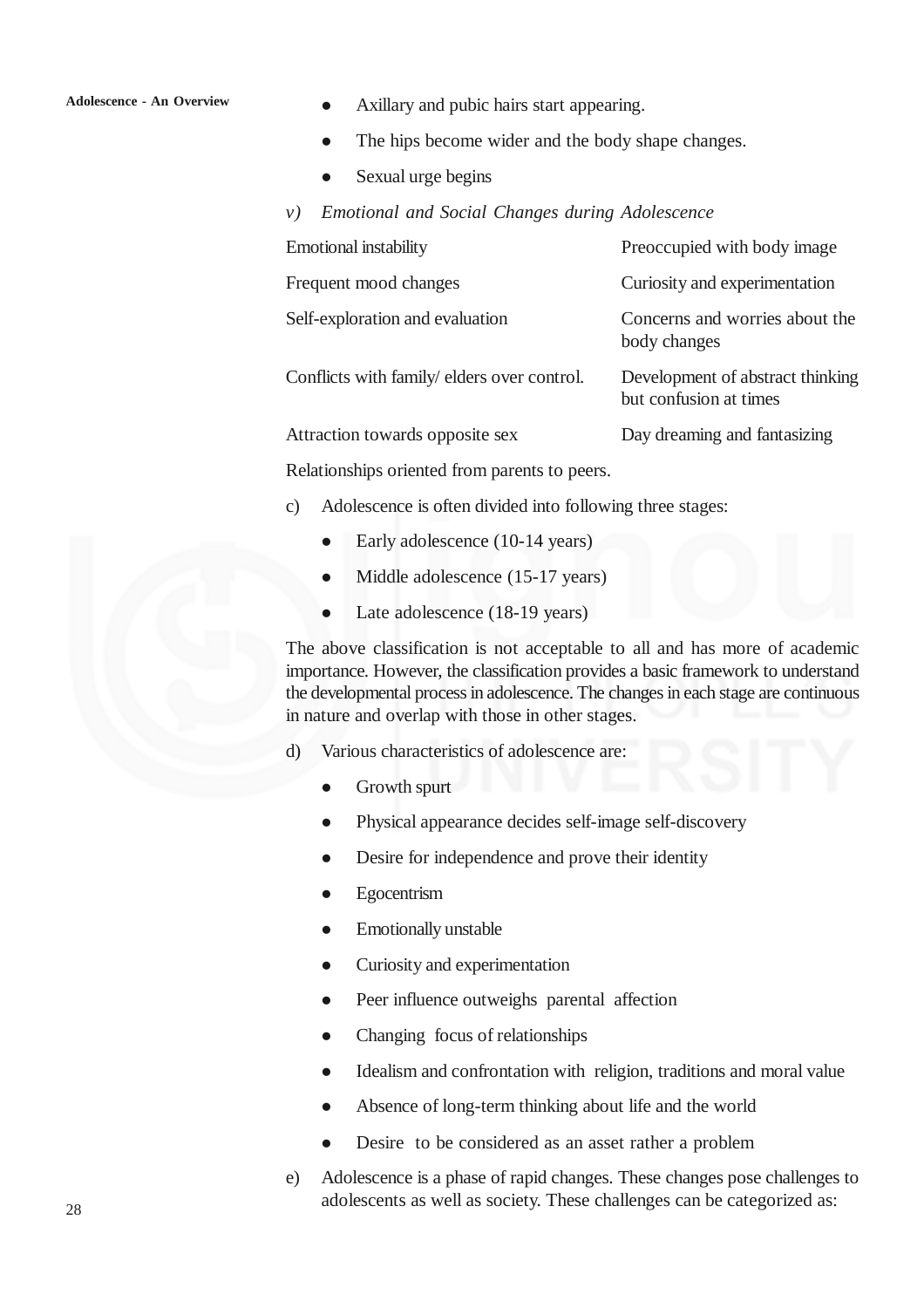- Challenges related to physical development
- Challenges related to cognitive development
- Challenges related to psychosexual development
- Challenges related to social development
- Moral and spiritual challenges

### **Check your progress 2**

- a) Adolescents are a diverse group in India
	- There is a wide variation in age and sex parameters
	- There is wide variation in educational status
	- Adolescents contribute significantly to :
		- Early marriage is common
		- Female mortality in adolescence is high
		- Sex before marriage is common
		- Use of contraceptives is less
		- Malnutrition is a serious problem
		- Drug abuse is emerging as a major health
		- Sexually transmitted infections & HIV and AIDS are on the rise
		- Crimes against adolescents are delinquent behaviour is alarmingly
		- Trafficking and sex work has increased
		- Disability in adolescents is being recognized.
- b) Adolescents are considered as a special group because:
	- Adolescents constitute a sizable population
	- The world of adolescents is different than that of adults
	- Adolescence is not recognized as a distinct age group in policy frameworks of India
	- The world of adolescents is different than that of adults
	- Adolescents are vulnerable
	- Adolescence is a time of opportunity
	- Policy makers have to deal with adolescent issues and problems holistically
	- Adolescents need a safe and supportive environment
- c) We need to investment in adolescents because of the following three reasons:
	- Health benefits for the adolescents and society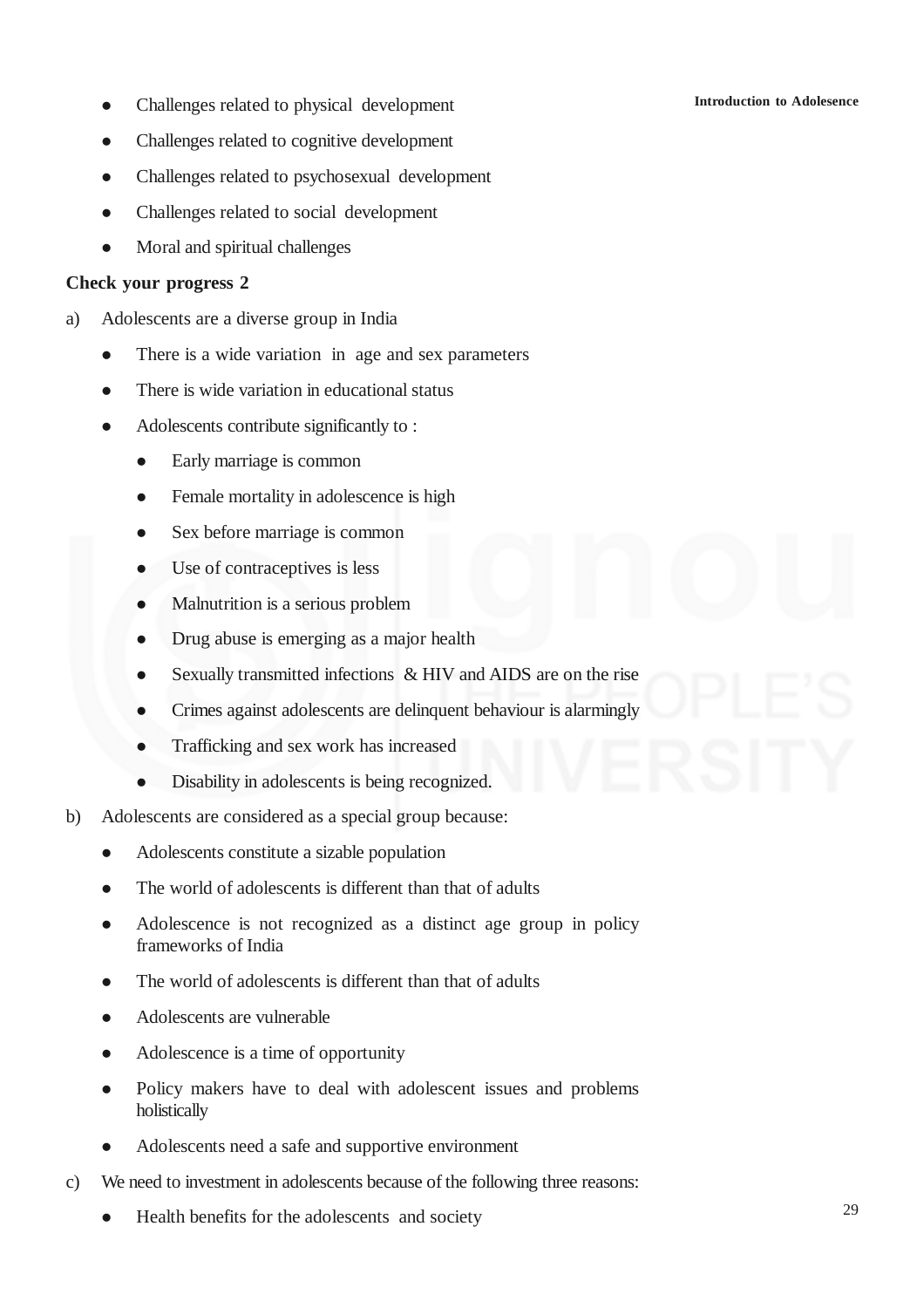- Economic benefits
- Adolescents have a human right to achieve the highest attainable level of health.

### **Check Your Progress 3**

- a) Various roles which a teacher can play for a happy and healthy adolescence. are:
	- A friend
	- A counsellor
	- A guide
	- A mentor
	- A role model.

### **1.8 REFERENCES**

*Facilitator's Guide for Orientation Programme on Adolescent Health for Health-Care Providers*, WHO (posted on WHO website 2009)

John W. Santrock, *Adolescence; 11th Ed., Tata Mc Graw Hill*, 2007

WHO, Adolescent Health Fact Sheet India, 2007

*Facilitator's Manual on Adolescent Health & Development*, Ministry of Youth Affairs & Sports, GOI & UNFPA, 2006.

*Teachers' Training Manual, Safdarjung Hospital Adolescent Healthcare Network (SHAHN*), January 2003.

Fergus P. Hughes, Merrill Publishers, *Children, Play and Development, 3rd Ed, 1999, USA At the Threshold: The Developing Adolescent, Hurter's in self and Identity Development, Harvard University Press*, 1990 pp352-353.

Adapted from *Teachers' Training Manual, Safdarjung Hospital Adolescent Healthcare Network (SHAHN)*, January 2003.

(Adapted from *Facilitator's Guide for Orientation Programme on Adolescent Health for Health-care Providers, WHO* & the Website http :// www. human. cornell.edu / actforyouth).

http://www.sagepub.com/upm-ata/9821\_036328 Ch1.PDF

*World Urbanization Prospects, 2005 revision. & World Population Prospects*, 2006 Revision. UN. New York.

John W. Santrock , *Adolescence, 11th Ed, Tata Mc Graw Hill*, 2007.

*Programming for adolescent health and development (WHO Technical Report Series No. 886). WHO Geneva, 1999. & Convention on the Rights of the Child. UN. New York, 1992: Articles 5, 12, 17, 19, 24 and 29.*

*Healthy Adolescents Empowered Adolescent*s (2005) - Ministry of Youth Affairs and Sports, Government of India and UNFPA

*Adolescent Health Fact Sheet India, 2007,WHO*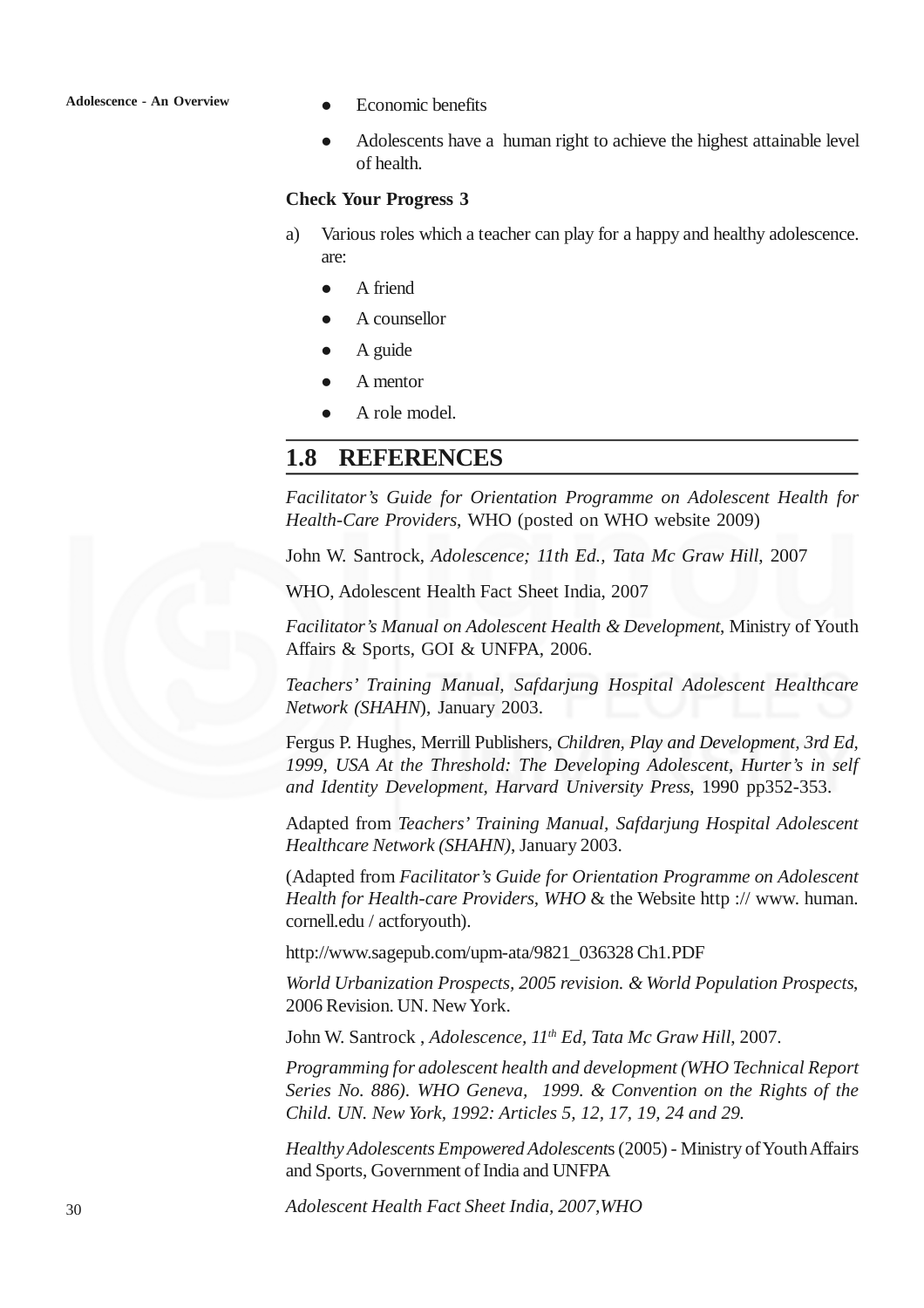### **Adolescent Development Initiatives in India**

Adolescents have been identified as a national resource in India. Various ministries and departments have incorporated and integrated adolescent welfare, health and development schemes in their policies and programmers. Let us discuss various schemes and policies to empower adolescents. You will find details.

### A) **Ministry of Youth Affairs and Sports**

The Ministry of Youth Affairs and Sports (MoYAS) has been designated as the nodal Ministry by the Planning Commission for adolescent-related interventions in the Tenth Five Year Plan Period.

### i) **National Youth Policy, 2003**

The key areas of focus related to adolescents are:

- Youth in the age group of 13-35 years covered with sub-groups 13-19 years (adolescents) and 20-35 years.
- State-sponsored and free counselling services for youth, particularly adolescents recommended. Establishment of adolescent clinics in large hospitals proposed.
- Peer education strategy proposed for promoting health services. Role of young people as "Health Promoters" has been envisioned.

### ii) **Adolescent and Youth bodies**

### *Nehru Yuva Kendra Sangathan*

Nehru Yuva Kendra Sangathan (NYKS) is an autonomous organization of the Ministry of Youth Affairs and Sports, with offices in nearly all the districts of India. NYKS is the largest grassroot level a political organization in the world, catering to the needs of more than 8 million non-student rural youth from nearly 500 districts from across the country. NYKS works in the areas of community mobilization of adolescents and youth for the overall development and active participation in nation building.

### *Rajiv Gandhi National Institute of Youth Development (RGNIYD)*

RGNIYD is an autonomous organization of the Ministry of Youth Affairs & Sports, located at Sriperumbudur, Tamilnadu. It functions as a vital resource centre coordinating Training, Orientation, Research, Extension and Outreach initiatives for the Central and State Governments and national level youth organizations. The institution has a Deemed University Status and running innovative career oriented professional courses.

### iii) **Adolescent and Youth Development Schemes**

### *Adolescent Health and Development Project*

RGNIYD is running **"Adolescent Health and Development Project"** under the MoYAS. The project is supported by UNFPA as a part of the UNFPA's Sixth Country Programme (CP6). The project has three main outputs:

 Strengthening capacity of the Ministry for implementing the Adolescent Development and Empowerment Programmes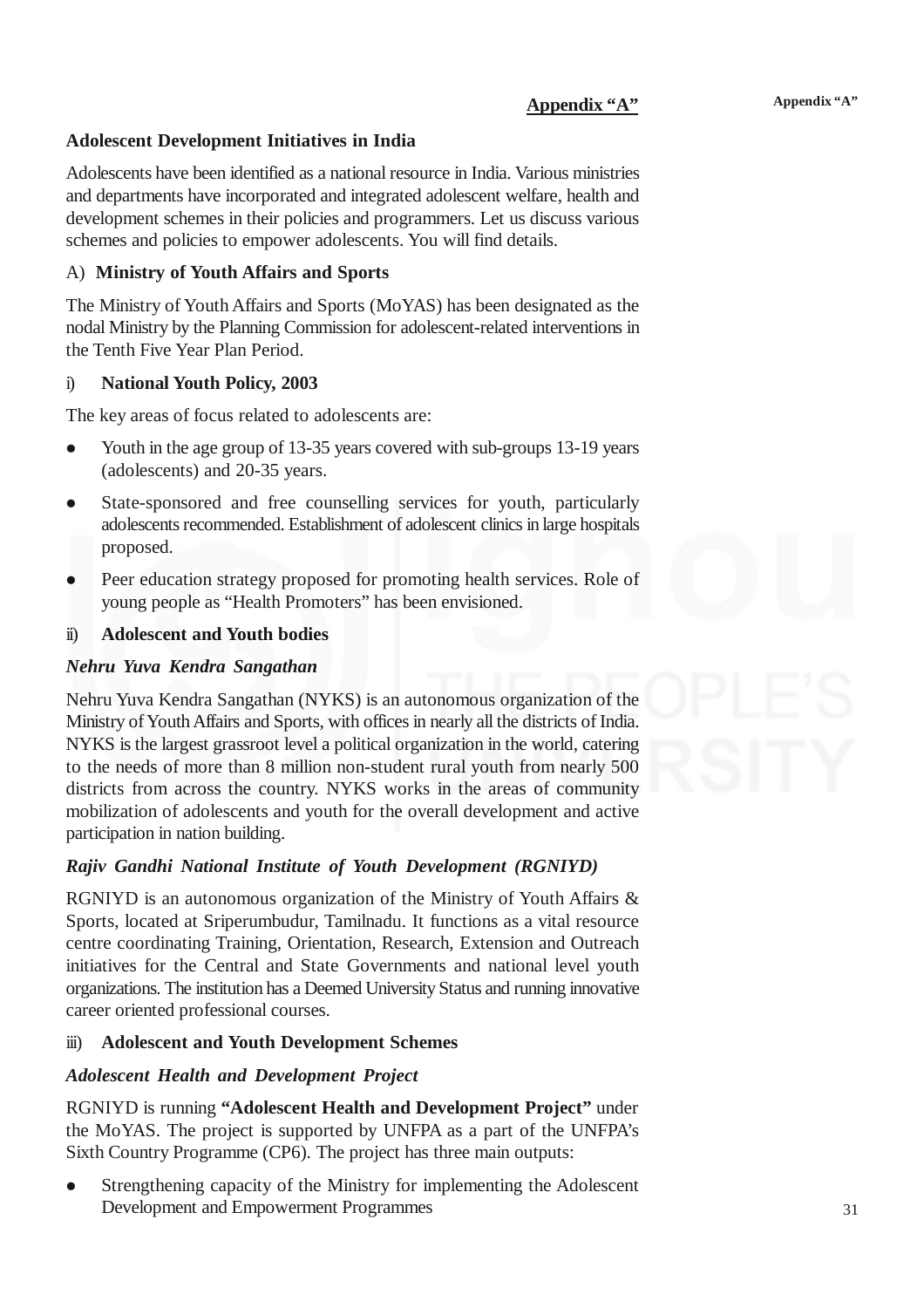- Advocacy on adolescent issues, with a focus on health/sexual and reproductive health
- Capacity building of RGNIYD, NYKS, NSS and NGOs for implementing adolescent programmes, with a focus on adolescent health and development issues and life skills education.

### *Scheme for Promoting National Integration*

The scheme seeks to provide a common platform to youth from different parts of the country and from diverse religious and cultural backgrounds to interact with each other and become aware of the underlying unity amidst diversity.

### *Sports Schemes*

There are about 21 schemes under Sports. Some of the schemes are designed to select physically fit children and adolescents and groom them to excel in sports.

### *National Service Scheme*

Popularly known as NSS, the National Service Scheme has over 2.5 million student volunteers spread over 198 universities and 39 + 2 Councils and Directorate of Vocational Institutions. NSS has two types of programmes: regular activities and special camping programmes undertaken by its volunteers. Under regular activities, students are expected to work as volunteers for a continuous period of two years, rendering community service for a minimum of 120 hours per annum.Under the Special Camping Programme, a 10-day camp is conducted every year in the adopted villages/areas on specific themes like Youth for aforestation and Tree Plantation, Youth for Mass Literacy and Youth for Rural Reconstruction.

### *Scheme of Financial Assistance for Development and Empowerment of Adolescents*

Started in 2004, the scheme aims at providing financial assistance to organizations for the development and empowerment of adolescents. It hopes to stimulate action for adolescents from the economically and socially neglected sections of society. Main elements of the scheme comprise of environment building, life skills education, counselling, career guidance and melas, research and technical resource development.

*Other schemes* for promoting youth activities and training are:

- Youth clubs
- $\bullet$  Teen clubs
- Scouting and Guiding
- Youth hostels Youth Development Centers.
- National Service Volunteer Scheme
- Assistance to rural youth and sports clubs
- Awards to outstanding clubs
- Indira Gandhi NSS awards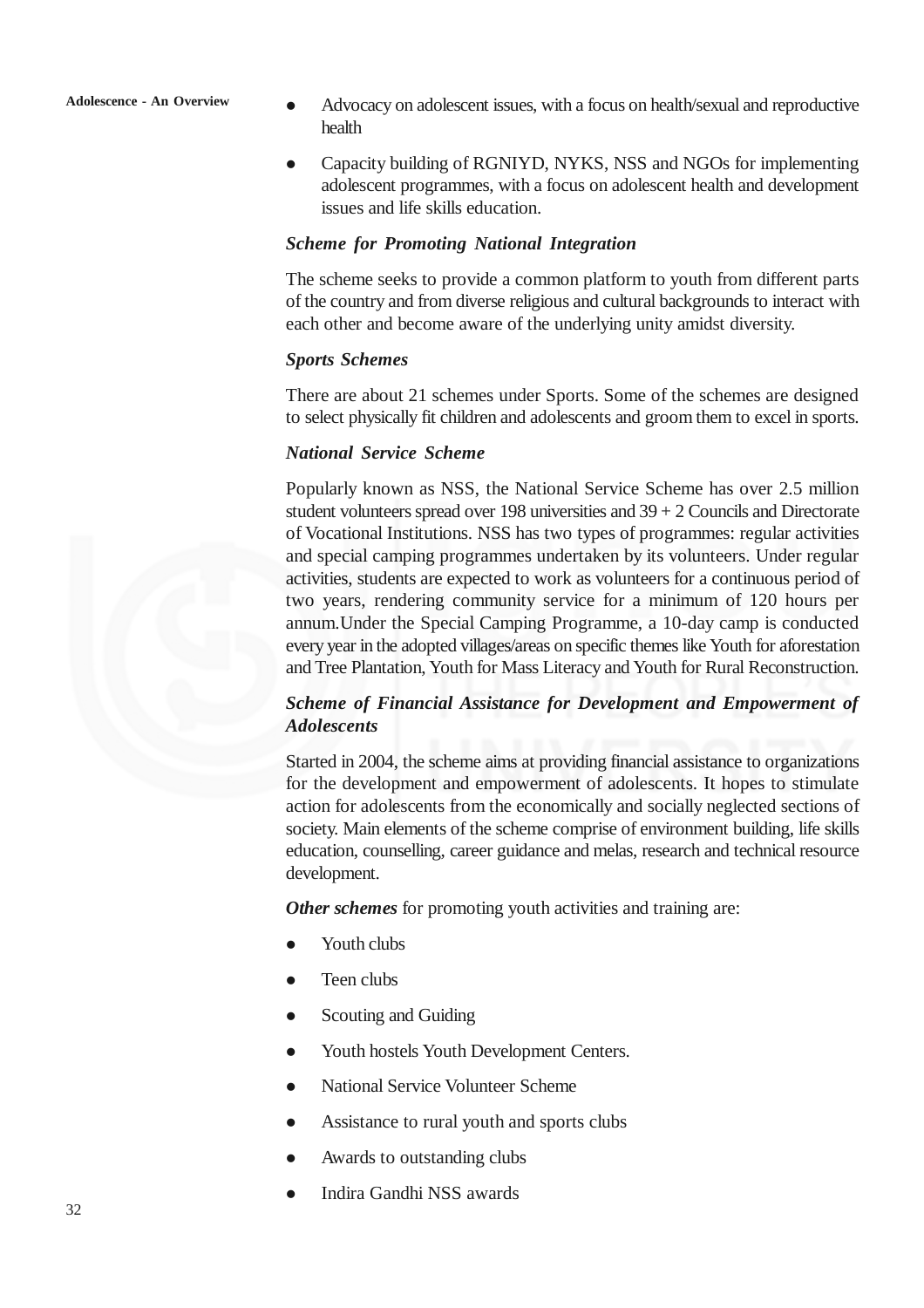### B) **Ministry of Health and Family Welfare**

### i) **National Health Policy 2002**

The salient features are:

- Female adolescents are not identified separately but grouped with children and pregnant women within
- Maternal and Child Health services
- Nutritional needs of adolescent girls recognized
- Need for health and population education recognized
- Priority to school health programmes aimed at preventive health education, health check-ups and promotion of health seeking behaviour.
- Efforts to bring about behavioural changes to prevent HIV/AIDS and other lifestyle diseases.

### ii) **National Population Policy 2000**

The policy identifies adolescents as an underserved population group with special sexual and reproductive health needs while recognizing their critical role in population stabilization. The points of emphasis are:

- Mention of adolescents in information, nutrition, contraceptive use, STIs and other population-related issues.
- Problem of early marriage, teenage pregnancy and spacing addressed. Recommendations for enforcing the Child Marriage Restraint Act.
- Need for higher retention of girls in schools emphasized.
- Marginalized adolescent groups prioritized in terms of geographical location and reach of services.

### iii) **National AIDS Prevention and Control Policy 2000**

The goal is to prevent the epidemic from spreading and reduce the impact of the epidemic not only upon the infected persons but also upon the health and socioeconomic status of the general population at all levels

- Street children and sex workers identified as vulnerable groups
- Risks to adolescents identified and harm minimization approach involving education and services recommended
- Peer education advocated as a strategy.

### *National AIDS Control Programme*

A number of initiatives have been taken up by the National AIDS Control Organization (NACO) to provide information on HIV/AIDS transmission and prevention to in-school and out-of-school adolescents

 A toll free National AIDS Telephone Helpline to provide access to information and counseling on HIV/AIDS related issues.

**Appendix "A"**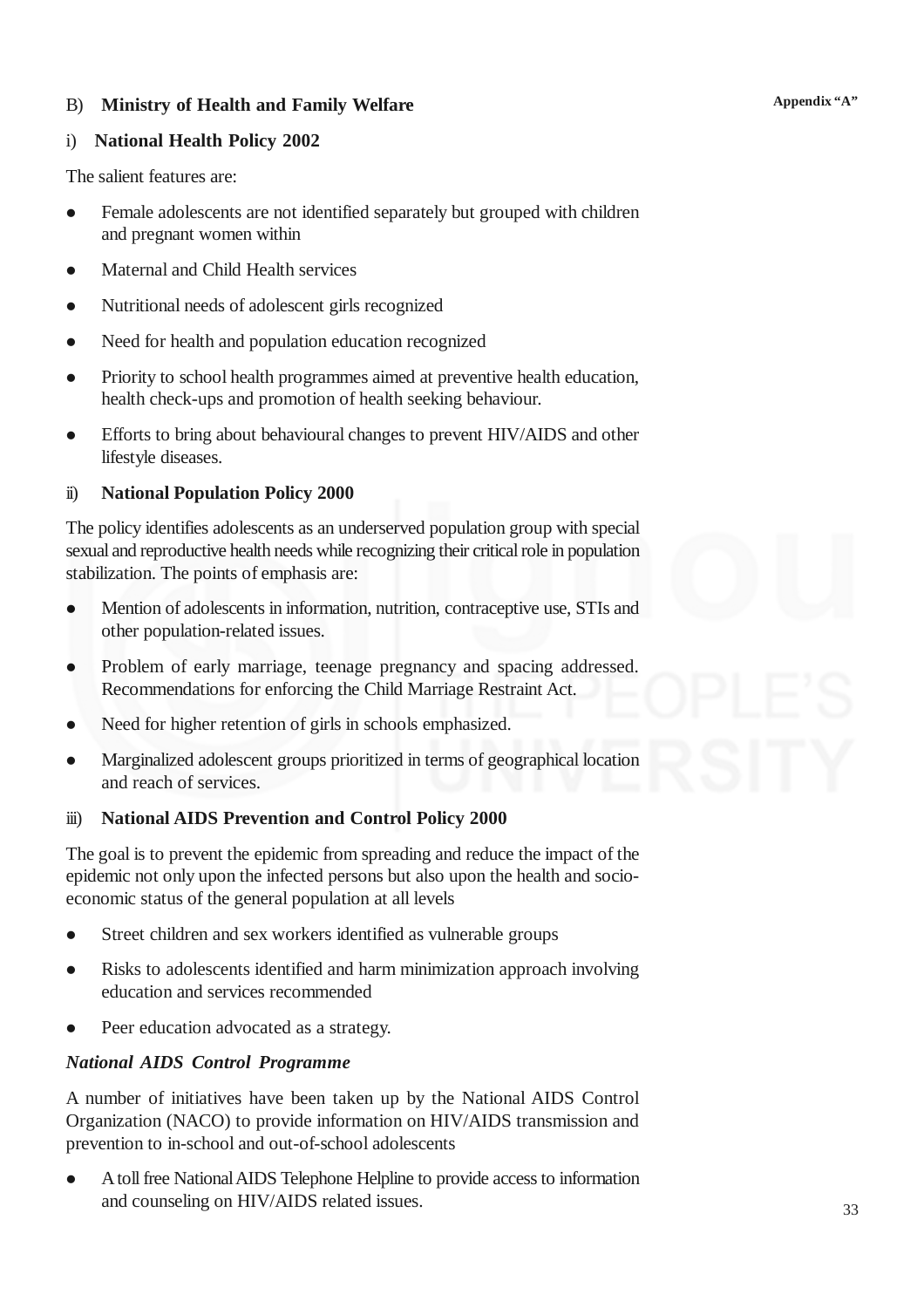- School AIDS Education Programme for raising awareness and developing life skills, to resist peer pressure and developing a safe and responsible lifestyle
- Universities Talk AIDS (UTA) Project is a collabourative partnership between the National Service Scheme, (NSS), Ministry of Youth Affairs & Sports and NACO. The project involves creating awareness among students and the youth on issues related to HIV/AIDS through workshops, seminars and written material especially designed for them. Apart from "Youth to Youth" approach, the Programme has a component called "Campus to Community".
- Villagers Talk AIDS (VTA) Programme for out-of-school youth is conducted by NYKS network under the auspices of the Ministry of Youth Affairs & Sports. NACO supports 700 NYK units spread over 410 districts in the country.

### iv) **Reproductive Child Health (RCH) Programme**

This programme in its second phase (2005-2012), is an integrated programme that combines family welfare, women and child health services. The aim would be to reorganize existing services in order to increase the user-friendliness of services for young people, and to improve access and utilization. Department of Family Welfare has to undertake special efforts to reorganize services at the primary health centers on dedicated days and dedicated timings for adolescents.

### C) **Ministry of Human Resource Development**

### i) **National Policy on Education, 1986 (as modified in 1992)**

The goal is to equalize education opportunities in the age group of 15-35 years, free and compulsory elementary education for all children up to 14 years of age, and functional literacy to adult illiterates.

### ii) **National Policy for the Empowerment of Women, 2001**

The key features are:

- Adolescent girls identified as a vulnerable group
- Adolescent girl within the ambit of ICDS proposed for a safe motherhood status
- Early marriage recognized as a problem of infant and maternal mortality
- Removal of gender stereotypes encouraged through media.

### iii) **Various schemes and programmes**

There are various programs concerning adolescents under Ministry of Human Resource Development. Some of them are:

### *Sarva Shiksha Abhiyan*

This movement aims to provide useful and relevant elementary education to all children in the 6 to 14 years age group by 2010. Another goal is to bridge social, regional and gender gaps, with the active participation of the community in the management of schools.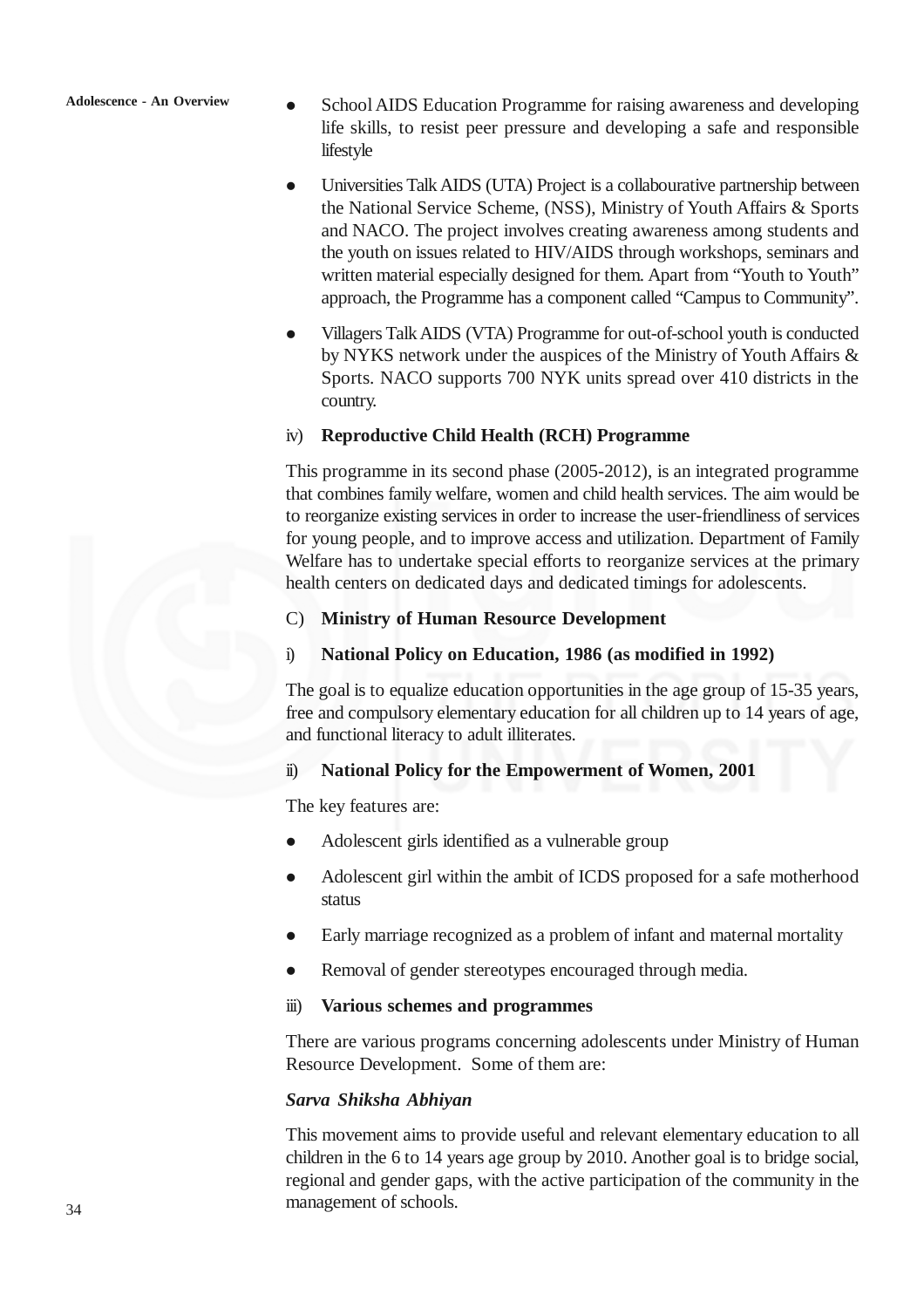*National Programme for the Education of Girls at the Elementary Level (NPEGEL) and Kasturba Gandhi Swatantra Vidyalaya (KGSV)* builds special schools for girls in areas with low female literacy.

### *Mahila Samakhya Programme*

This is a women's and girls' empowerment project in ten states which helps to create an environment to seek knowledge and information in order to make informed choices and create circumstances in which they learn at their own pace and rhythm

### *Adolescence Education Programme (AEP)*

The Government of India took a major step forward in 2005 with the launch of the Adolescence Education Programme. The in-school programme was implemented by various Departments of Education in the States/UTs with technical support from the State AIDS Control Societies. UN agencies (UNFPA and UNICEF) provided support to the programme. The focus of the programme has been on process of growing up, substance abuse, HIV/AIDS and Life Skills Education. The programme is currently under review as per recommendations of Joint Parliamentary Committee.

### *Integrated Voice Recording System (IVRS) under National School of Open Schooling*

National Institute of Open Schooling is the largest educational body in the country for out of school adolescents. *Interactive Voice Recording System (IVRS)* is a helpline cum guide wherein the adolescents can get the solutions for their day-today problems.

### D) **Ministry of Women and Child Development**

### *Kishori Shakti Yojana*

This scheme is implemented as a part of the Integrated Child Development Services (ICDS) programme. The scheme extends the coverage of the existing Adolescent Girls' Scheme by enriching the content and strengthening the training content, especially in skill development aspects. Convergence with other sectoral programmes is envisaged

### *Swa-shakti*

This rural women's development and empowerment project of the Ministry of Women & Child Development works through Self-Help Groups. The target group also covers adolescent girls in the age group of 15-19 years.

### *Swadhar Scheme*

This scheme addresses specific vulnerability of women in difficult circumstances through home-based and integrated approach that helps girls caught in trafficking to find alternative sources of livelihood.

### E) **Ministry of Social Justice and Empowerment**

*Scheme for Providing Coaching to Students Belonging to Schedule Castes and Schedule Tribes*

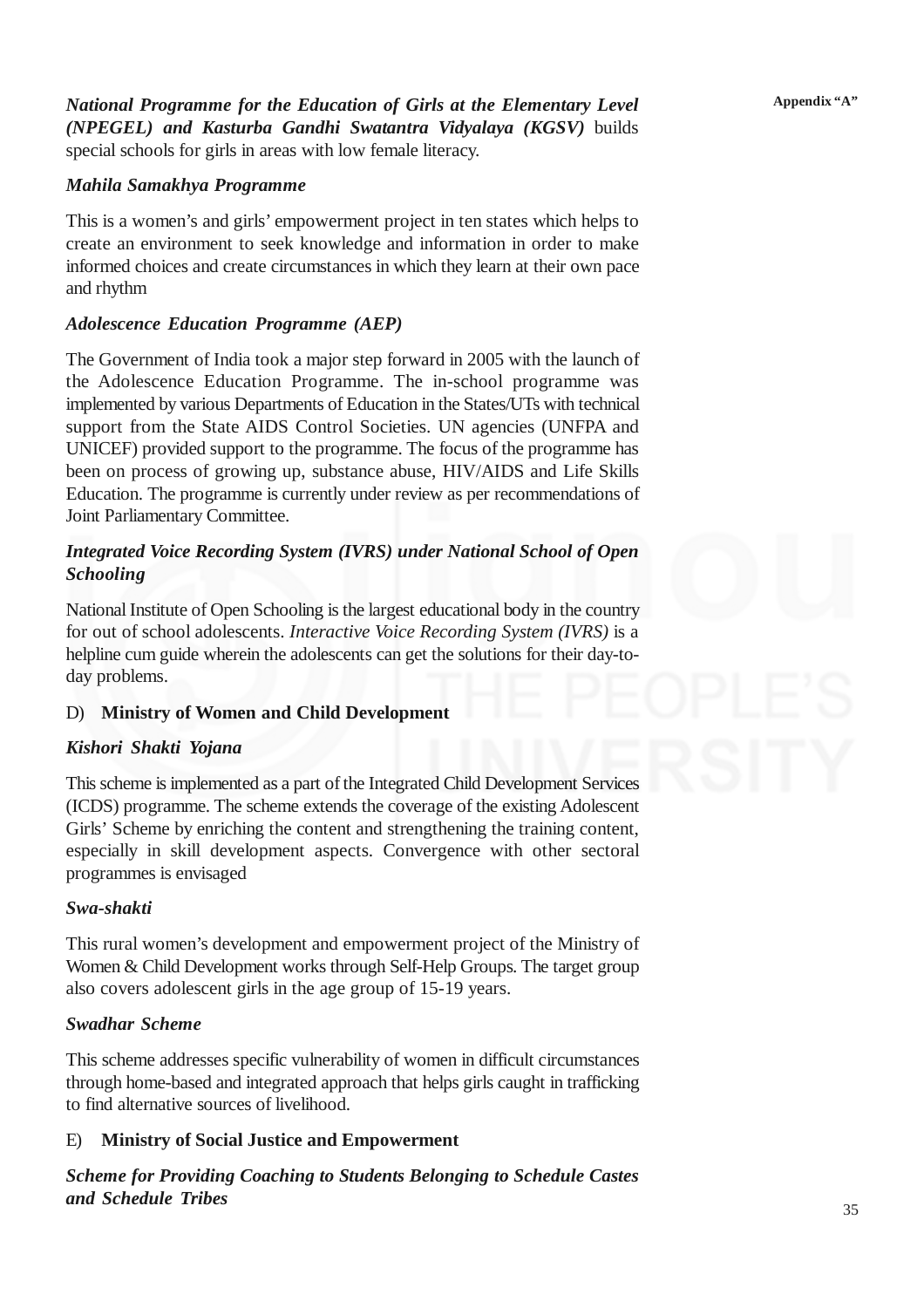This scheme provides coaching to students belonging to Schedule Castes and Schedule Tribes to enable them compete with socially and economically advantaged sections of society.

### *Scheme for Educational Complex*

Scheme for Educational Complex for 136 districts in the country with less than ten percent literacy rate among Schedule Tribe women.

### *Scheme for Child Help lines*

Child Help lines in major cities of the country to provide emergency assistance to children and adolescents.

### *Services for Treatment of Drug Addicts*

Scheme for prevention of Alcoholism and Substance (drugs) abuse, treatment and rehabilitation services for the addicts through NGOs. Around 393 treatment-cum rehabilitation centers and 53 counselling awareness centers are working all over the country.

### *Workplace Prevention Programmes*

These programmes have been set up in 15 industries and enterprises.